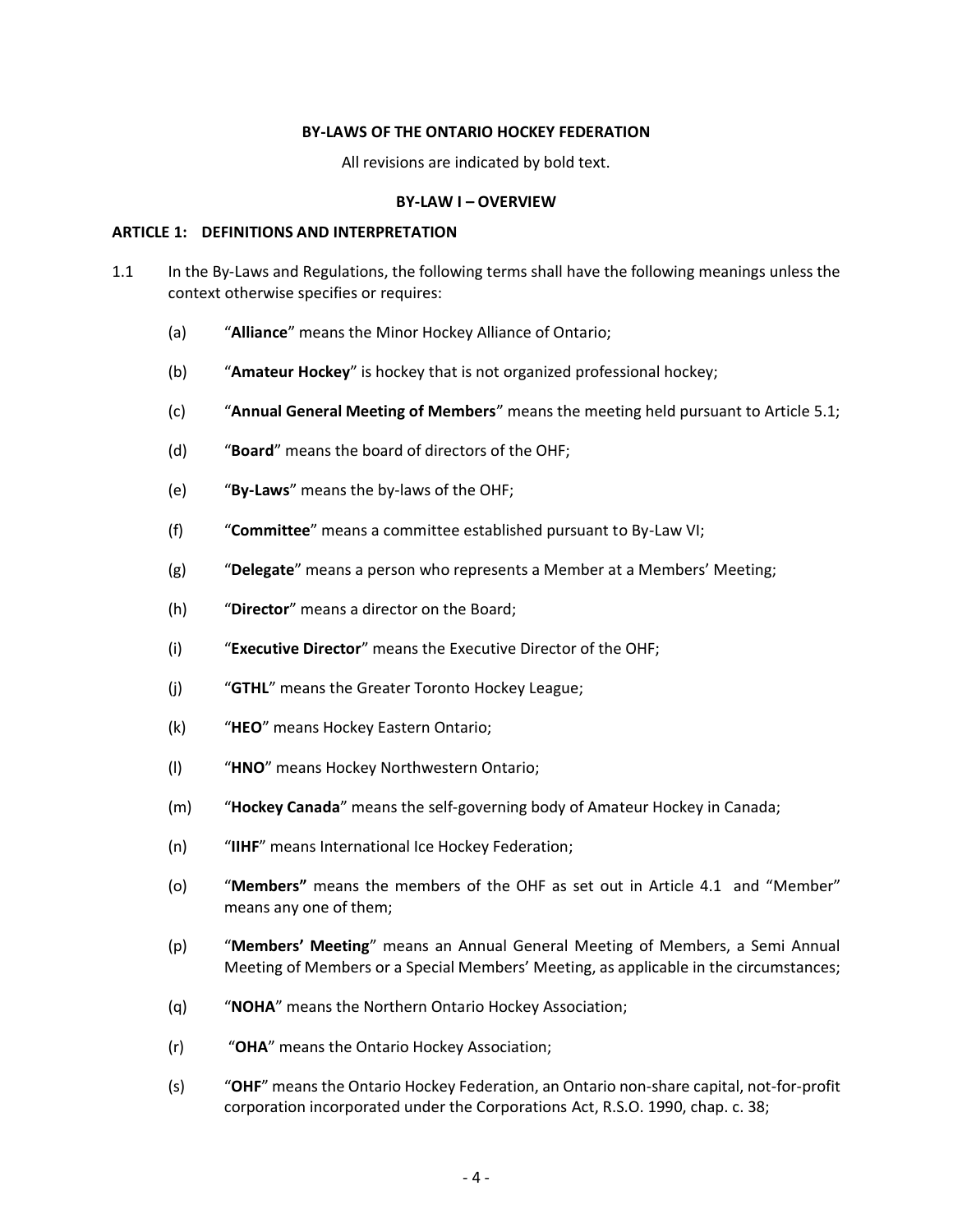- (t) "**OHF's Jurisdiction**" is the jurisdiction of the OHF as set out in Article 3.1;
- (u) "**OHL**" means the Ontario Hockey League;
- (v) "**OMHA**" means the Ontario Minor Hockey Association;
- (w) "**OWHA**" means the Ontario Women's Hockey Association;
- (x) **"Operations Committee"** means a committee referred to in Article 24.2;
- (y) **"Policy Committee"** means a committee referred to in Article 24.1;
- (z) "**Referee-in-Chief**" has the meaning assigned to it in the Regulations;
- (aa) "**Registered Participant**" has the meaning assigned to it in the Regulations;
- (bb) "**Regulations**" means the regulations of the OHF, including the Playing Regulations;
- (cc) "**Semi Annual Meeting of Members**" means the meeting held pursuant to Article 6.1;
- (dd) "**Special Members' Meeting**" means the meeting held pursuant to Article 7; and
- (ee) **"Technical Director"** means the Technical Director of the OHF.

# **ARTICLE 2: STATUS WITH HOCKEY CANADA, ETC.**

- 2.1 The OHF is a member of Hockey Canada, the governing body of Amateur Hockey in Canada and, as an unalterable provision of these By-Laws, shall operate in a manner consistent with the bylaws, regulations and rules of Hockey Canada.
- 2.2 In addition to Article 2.1 and as an unalterable provision of these By-Laws, each Member shall operate in a manner consistent with the by-laws, regulations and rules of Hockey Canada, the OHF and its own organization.

# **ARTICLE 3: JURISDICTION**

- 3.1 The operations of the OHF are to be carried on within the province of Ontario, other than within the jurisdictions of HEO and HNO.
- 3.2 The operations of the Members shall be carried on within the jurisdictions set out in Article 4.2.

# **BY-LAW II – MEMBERSHIP**

# **ARTICLE 4: MEMBERSHIP**

- 4.1 The OHF shall have the following seven (7) voting Members, each of whom is, and shall remain an equal Member in the OHF subject to Articles 4.4 and 4.5:
	- (a) the GTHL;
	- (b) the NOHA;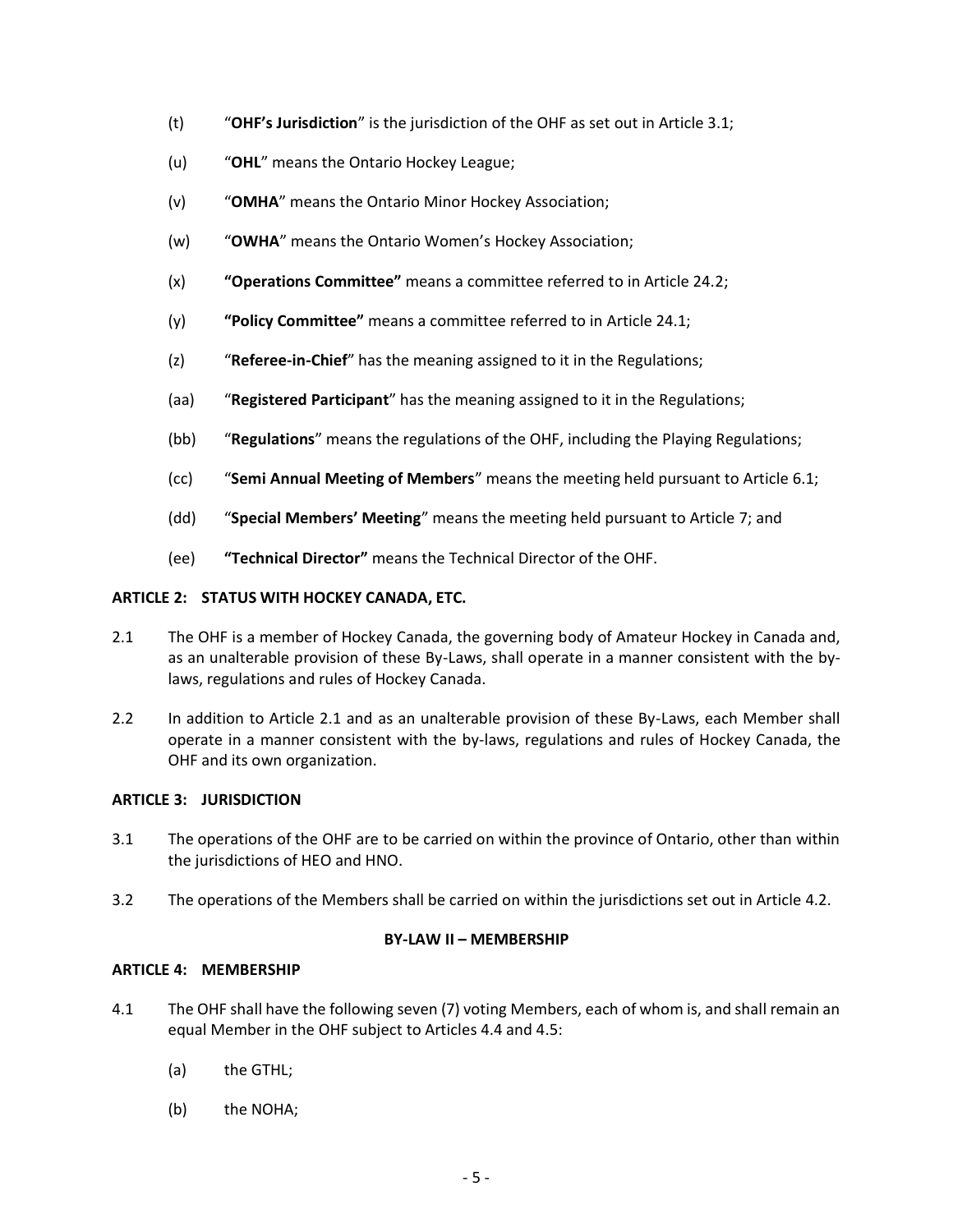- (c) the OHA;
- (d) the OHL;
- (e) the OWHA;
- (f) the OMHA; and
- (g) the Alliance.
- 4.2 The jurisdiction of the Members shall be as follows:
	- (a) The GTHL shall have jurisdiction over Minor Hockey over that area of the OHF's Jurisdiction that includes the City of Toronto, the City of Mississauga and the City of Vaughan (being the area bounded by Lake Ontario on the south and a line north along the Rouge River and continuing north along the Little Rouge River and further north along the Pickering Town Line, west along Steeles Avenue, north along Yonge Street, west along Highway 7, north along Bathurst Street, with a northern boundary one concession lot north of a straight line between Bathurst and Albion Road (Highway 50) based on the majority of the King Vaughan Side Road, south along Albion Road (Highway 50), west along Steeles Avenue, south along Indian Line Road, west along the northern boundary of the City of Mississauga [as of June 25, 2005] and south along the western boundary of the City of Mississauga to Lake Ontario). The GTHL shall, subject to the Lake Ontario Region Regulations (as defined in Regulation 1.23), also share jurisdiction over the City of Markham with the OMHA.
	- (b) The NOHA shall have jurisdiction over Minor Hockey, Junior (except Major Junior) Hockey and Senior Hockey over that area of the OHF's Jurisdiction that includes the area east of the 85th Meridian along the shoreline of Lake Superior and Lake Huron in an easterly direction to the French River, including all of the Manitoulin Islands, along the French River to Highway 69, southerly along Highway 69 to Highway 522, easterly along Highway 522 to the western boundary of the Township of South Himsworth, southerly along the western boundary of the Township of South Himsworth, easterly along the southern boundary of the Township of South Himsworth and the Township of Boulter to the western boundary of Algonquin Provincial Park, northerly along the western boundary of Algonquin Provincial Park to the northern boundary of Algonquin Provincial Park, further from this point easterly along the northern boundary of Algonquin Provincial Park, including the community of Kiosk to the eastern boundary of the OHF's Jurisdiction.
	- (c) The OHA shall have jurisdiction over Male Hockey, Junior (except Major Junior) Hockey, Senior Hockey and Adult Recreation Hockey programs within the whole of the OHF's Jurisdiction, except for that portion assigned to the NOHA as set out in paragraph (b) above.
	- (d) The OHL shall have jurisdiction over Major Junior Hockey within the whole of the OHF's Jurisdiction and within such other areas of Ontario as granted by Hockey Canada.
	- (e) The OWHA shall have jurisdiction over female hockey in the Province of Ontario, including that part of Ontario over which OHF has jurisdiction.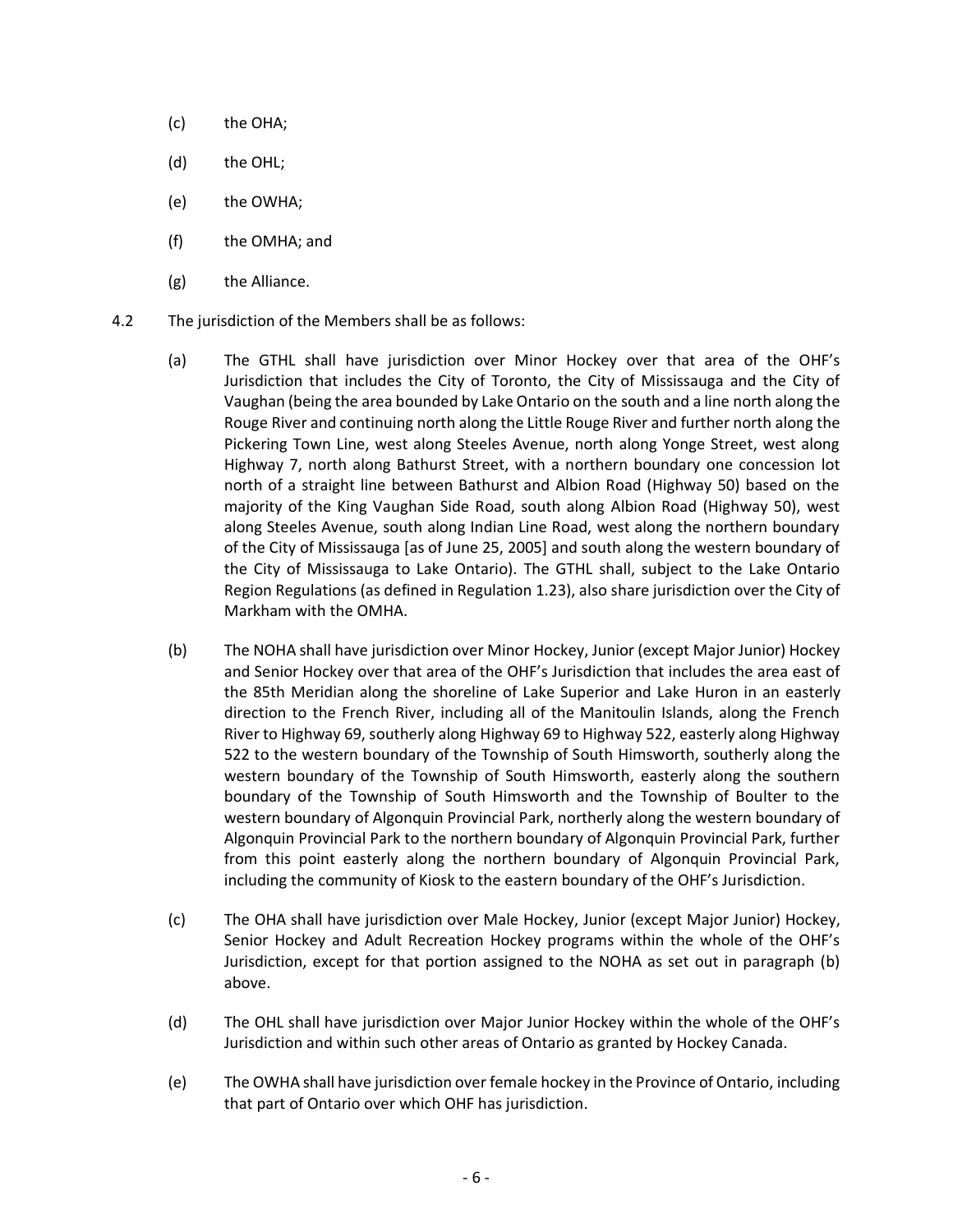- (f) The OMHA shall have jurisdiction over Minor Hockey and the OHF registered Minor Hockey Associations as at June 25, 2005, other than the Alliance Minor Hockey Associations as listed in paragraph (g) below, within the area not covered by the jurisdictions of the GTHL and the NOHA set out, respectively, in paragraphs (a) and (b) above. Any addition or change to the jurisdiction of the OMHA must be approved by the Members by a two-thirds (2/3) majority vote.
- (g) The Alliance shall have jurisdiction over Minor Hockey and the Alliance Minor Hockey Associations (as defined below) within the area not covered by the jurisdictions of the GTHL and the NOHA. The "Alliance Minor Hockey Associations" are: Brantford Church Hockey League, Brantford Minor Hockey Association, Burlington Lions Optimist Minor Hockey Association, Burlington JR. Cougars, Cambridge Minor Hockey Association, Chatham- Kent County Zone, Elgin-Middlesex Hockey Alliance, Greater Fort Erie Minor Hockey Association House League, Greater London Hockey Association, Inc., Hamilton Minor Hockey Council, Huron Perth Zone, Kitchener Minor Hockey Association, Lambton County Zone, London Representative Hockey Incorporated, Sarnia Minor Hockey Association, St. Catharines CYO, Stratford Minor Hockey Association, Stratford Rotary Hockey Association, Sun County AAA Minor Hockey Association, Waterloo Minor Hockey Association, Windsor AAA Zone and Woodstock Minor Hockey Association. Any addition or change to the jurisdiction of the Alliance or to the Alliance Minor Hockey Associations must be approved by the Members by a two-thirds (2/3) majority vote.
- 4.3 Each Member shall be empowered to administer, foster and conduct its own affairs within its own jurisdiction in accordance with its own by-laws, regulations and rules and in a manner which is consistent with the by-laws, regulations and rules of Hockey Canada and of the OHF and not contrary to the best interests of Amateur Hockey.
- 4.4 A Member may not transfer its membership in the OHF and a Member ceases to be a Member when:
	- (a) the Member is dissolved or winding up or ceases to operate;
	- (b) the Member becomes bankrupt or suspends payment of debts generally or compounds with creditors or makes an authorized assignment or is declared insolvent;
	- (c) the Member submits a written resignation to the OHF which resignation shall be effective on the later of the date set out in the resignation or the date it is delivered to the OHF; or
	- (d) the OHF is liquidated and dissolved under the Corporations Act.
- 4.5 A Member may be sanctioned up to and inclusive of suspension, expulsion or its jurisdiction awarded to or assumed by another Member or combination of Members as determined by the affirmative vote, at a meeting of the Board called for such purpose, of at least two-thirds (2/3) of the total number of Directors for violations of the By-Laws, Regulations, Policies or Board decisions of Hockey Canada or the OHF.
- 4.6 A Member may be sanctioned as determined by the affirmative vote, at a meeting of the Board called for such purpose, of at least two-thirds (2/3) of the total number of Directors for actions deemed by the Board to be contrary to the overall direction of the OHF, except that such sanction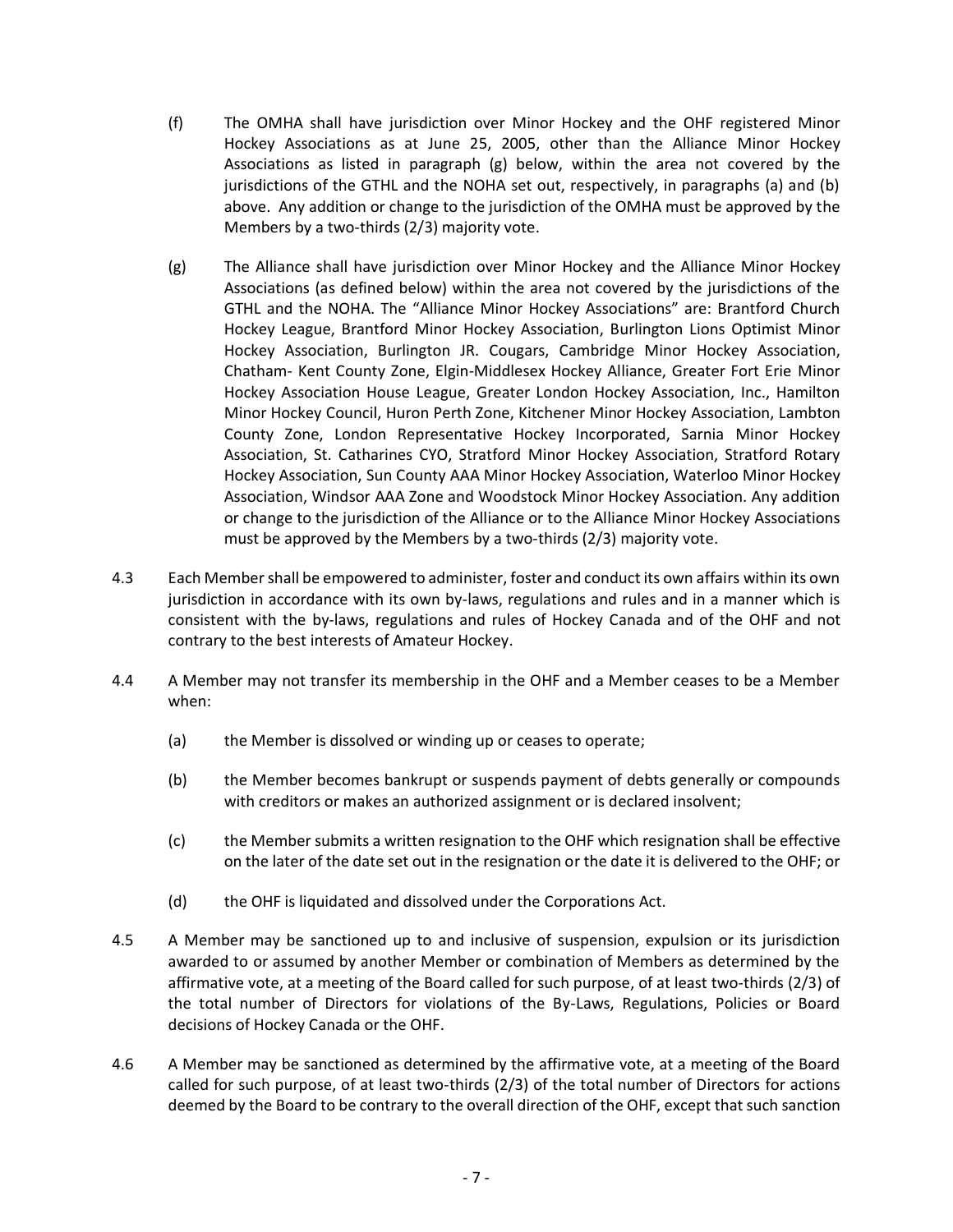cannot be expulsion or its jurisdiction awarded to or assumed by another Member or combination of Members.

- 4.7 A Member that resigns, is suspended or is expelled shall remain liable for payment of any dues, fees, assessment or other sum levied or which became payable by the Member to the OHF prior to the effective date of its resignation, suspension or expulsion.
- 4.8 Full memberships of the Members shall be restricted to Teams, Leagues or Associations of recognized amateur standing.
- 4.9 Although membership in the Members is purely voluntary, all Registered Participants of the Members must accept the final and binding authority of all rules and decisions of the Board and the governing authorities of the OHF, including, without limitation, acceptance and subscription of such insurance coverages and participant fees as may be approved and made mandatory from time to time by the Board.

### **BY-LAW III – MEMBERS' MEETINGS**

### **ARTICLE 5: ANNUAL GENERAL MEETING OF MEMBERS**

5.1 An Annual General Meeting of Members shall be held annually within ninety (90) days of OHF's fiscal year end on such date and at such time and place designated by the Board.

### **ARTICLE 6: SEMI ANNUAL MEETING OF MEMBERS**

6.1 A Semi Annual Meeting of Members shall be held annually on the last Saturday of February at such time and place designated by the Board.

# **ARTICLE 7: SPECIAL MEMBERS' MEETINGS**

- 7.1 Special Members' Meetings shall be held when requested by two-thirds (2/3) of the Board in a written submission to the Chair of the Board.
- 7.2 Any Special Members' Meeting requested under Article 7.1 shall be held as soon as possible in compliance with the applicable notice periods required by Article 8.2.
- 7.3 The Chair of the Board shall prepare the agenda for the Special Members' Meeting, and shall limit that agenda to the items specified in the request for the Special Members' Meeting.
- 7.4 The agenda for a Special Members' Meeting may not be altered.

# **ARTICLE 8: MEMBERS' MEETINGS**

- 8.1 At all Members' Meetings quorum shall consist of at least four (4) Members, provided that a Members' Meeting may not be held unless the Chair of the Board or the Chair of the Board's designate is present.
- 8.2 All Members' Meetings, except a Special Members' Meeting requested under Article 7.1, shall be called by the Chair of the Board. The Executive Director shall send notice of the time and place of each Members' Meeting to each Member and to each Director. Such notice shall be sent by mail, courier, personal delivery, telephonic, electronic or other communication facility not less than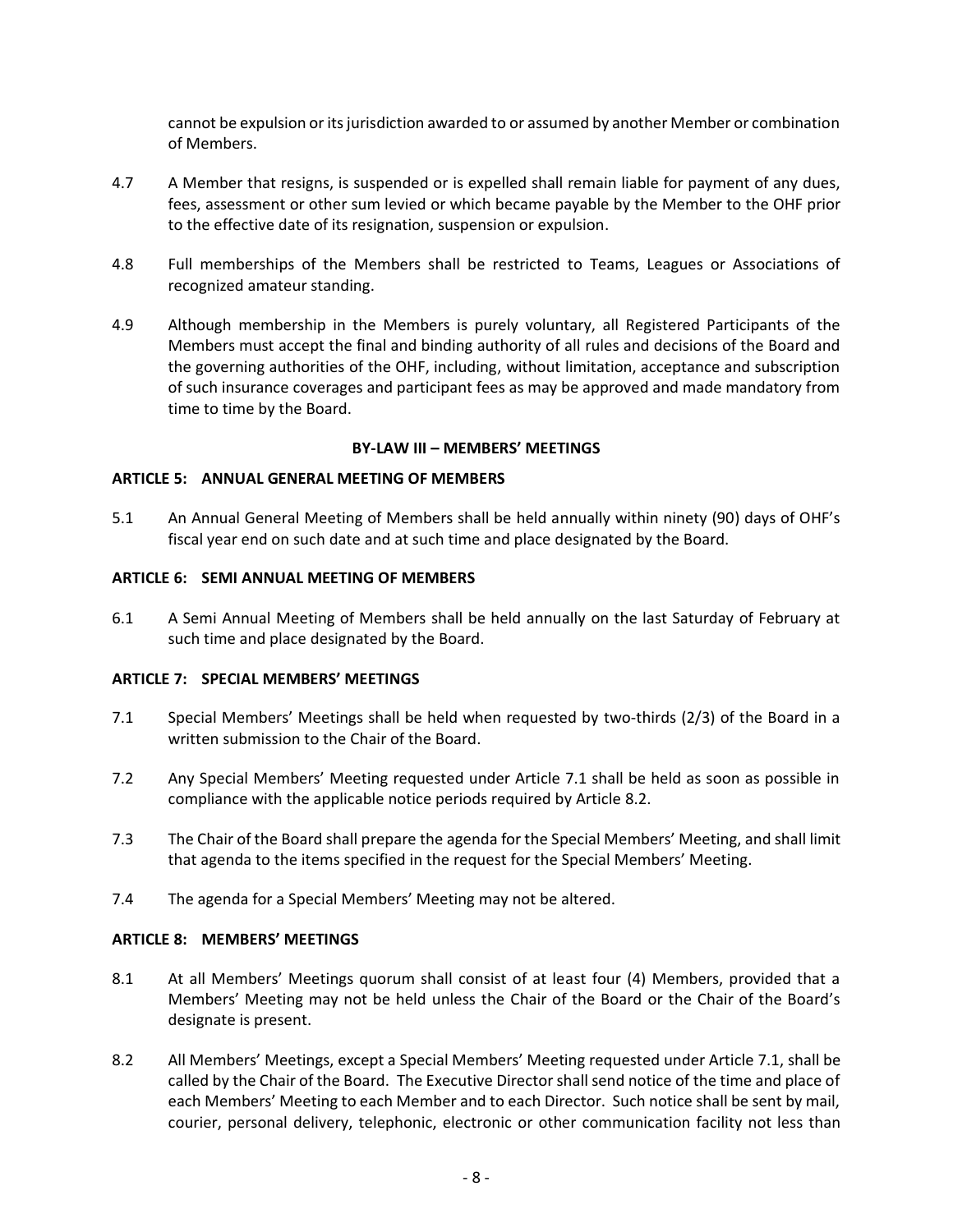twenty-one (21) days before the meeting and shall be accompanied by a meeting agenda. Notice of any Members' Meeting where special business will be transacted must contain sufficient information to permit the Members to form a reasoned judgment on the decision to be taken.

- 8.3 Each Member shall be entitled to send two (2) Delegates to each Members' Meeting and shall provide the OHF with written notice of the names of its Delegates at least ten (10) days prior to the meeting. A Member's Delegate must be an employee, Director or Volunteer of the Member. A Member may send an alternate Delegate in substitution for a named Delegate who is unable to attend a Members' Meeting, provided that the Member provides the OHF with written notice of such substitution in advance of the Members' Meeting.
- 8.4 Speaking privileges at any Members' Meeting are reserved for the Delegates, the Directors, and such other persons as may be recognized by the chair of the meeting.

# **ARTICLE 9: VOTING**

- 9.1 Each Member is entitled to cast one (1) vote on any matter on which Members are entitled to vote at a Members' Meeting, whether they send one (1) or two (2) Delegates to a Members' Meeting, and shall designate one (1) of its Delegates to vote on that Member's behalf at a Members' Meeting.
- 9.2 Decisions at Members' Meetings shall be by a majority of the votes cast unless the favourable vote of a larger proportion of the votes is required by the By-Laws.
- 9.3 The chair of a Members' Meeting shall not have a vote, including in the event of a tie.
- 9.4 At Members' Meetings voting shall be by a show of hands unless a ballot is demanded by a Member entitled to vote at the meeting, or the By-Laws specifically require a secret ballot.

# **BY-LAW IV – BOARD OF DIRECTORS**

# **ARTICLE 10: ROLE**

10.1 The affairs of the OHF shall be managed by the Board which may exercise all such powers and do all such acts and things as may be exercised or done by the OHF that are not by the By-Laws or by statute expressly directed or required to be done in some other manner.

# **ARTICLE 11: COMPOSITION**

- 11.1 The Board shall consist of nine (9) Directors, one of whom shall be the Chair of the Board, and all of whom shall be elected in accordance with Article 15.
- 11.2 No person shall act for an absent Director at a meeting of Directors.

# **ARTICLE 12: CHAIR OF THE BOARD**

- 12.1 Nominations for Chair of the Board are restricted to a current Director who has served at least one (1) full year as a Director.
- 12.2 An individual can hold the position of the Chair of the Board for a maximum of two (2), two (2) year terms, (excluding partial terms). The terms do not have to be consecutive.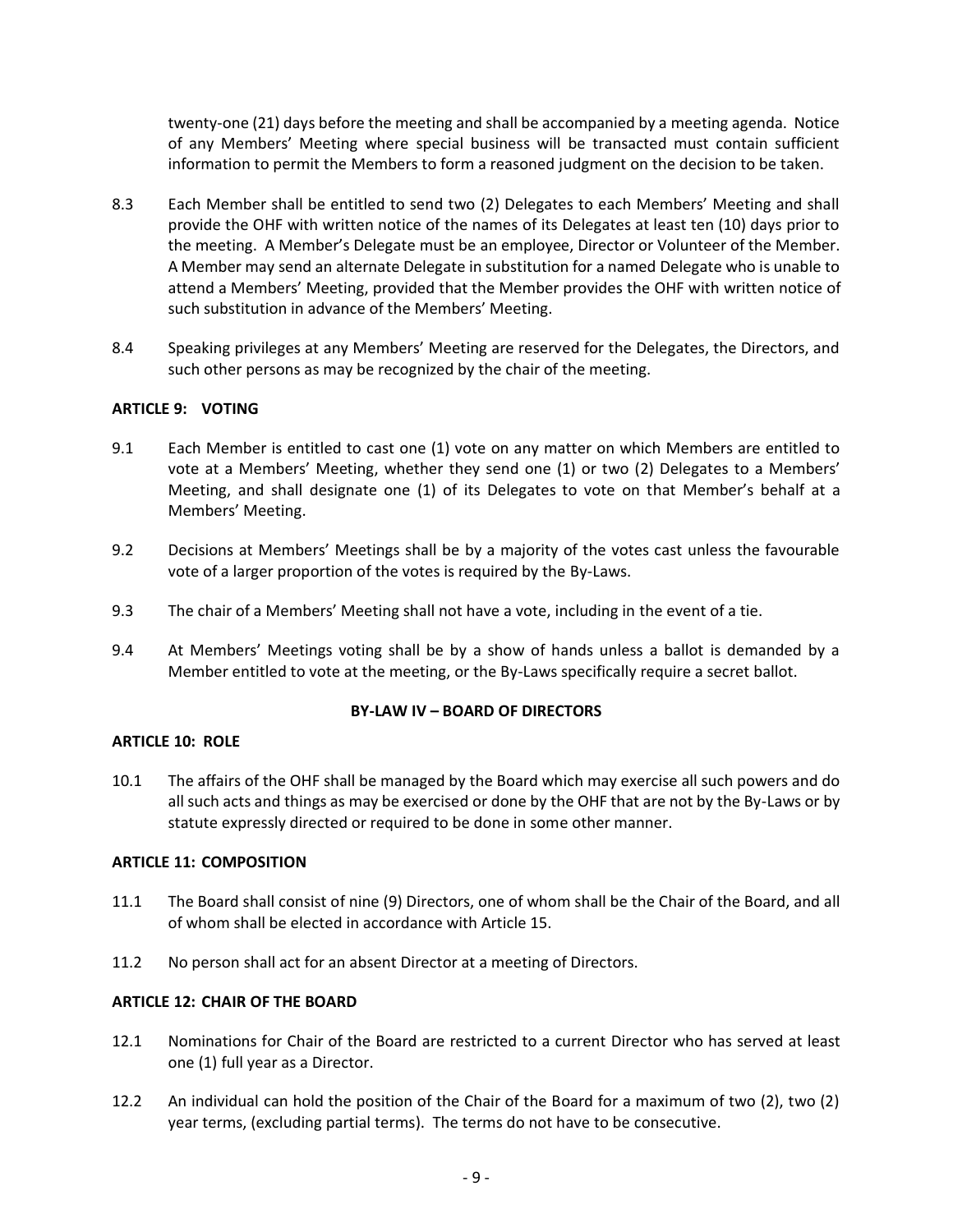12.3 A Chair of the Board is eligible to remain on the Board as a Director after the completion of the maximum terms as Chair of the Board as set out in Article 12.2.

# **ARTICLE 13: DIRECTOR ELIGIBILITY**

- 13.1 A Director cannot be an employee of Hockey Canada, an employee of the OHF or an employee of a Member or an employee of a member of a Member.
- 13.2 A Director can be a Life Member or an immediate Past President of a Member or of a member of a Member but cannot participate (i.e. vote, attend meetings or consult) with the Member or member of a Member.
- 13.3 A Director may not hold a current position with any Member or with a member of a Member.
- 13.4 To be eligible for election as a Director, an individual must not be active on the board of directors of a Member or of a member of a Member for the seasons in which they are seeking election.
- 13.5 Any Director elected that holds a current position in a Member or a member of a Member must resign that position within fifteen (15) days.
- 13.6 Any Director may not be elected if under suspension from all Hockey Canada activities that would encroach their term.
- 13.7 In order to qualify to become or act as a Director, an individual must:
	- (a) be a citizen of Canada or a permanent resident of Ontario;
	- (b) reside in the jurisdiction of the OHF;
	- (c) be an individual who is at least eighteen (18) years of age;
	- (d) not be an undischarged bankrupt
	- (e) not have been removed as a Director pursuant to paragraph (f) of Article 17.1;
	- (f) have the capacity under law to contract; and
	- (g) not have been declared incapable by a court in Canada.

### **ARTICLE 14: CHAIR OF THE BOARD AND DIRECTOR NOMINATIONS**

- 14.1 A call for nominations will open ninety (90) days prior to the Annual General Meeting of Members.
- 14.2 All nominations for Chair of the Board or other Director must be submitted in writing to the Governance-Nominations Committee no later than forty-five (45) days prior to the date of the Annual General Meeting of Members.
- 14.3 Nominations submitted must be endorsed in writing by two (2) Members or by the Governance-Nominations Committee.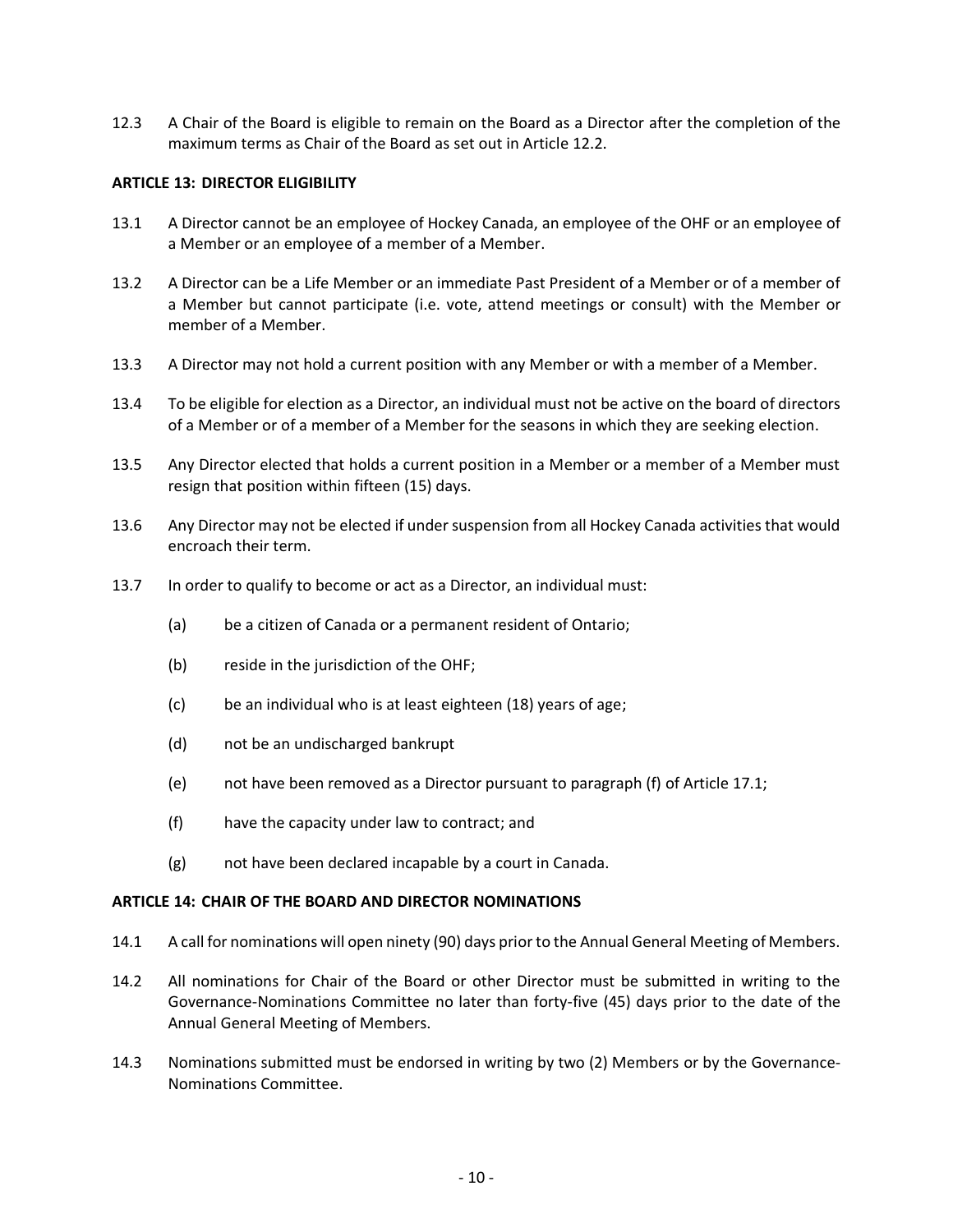- 14.4 A nomination for Chair of the Board must indicate on their nomination if the candidate wishes to be considered for election as a Director if unsuccessful in the election for Chair of the Board.
- 14.5 A current Director who is part way through their term may be nominated for the Chair of the Board.
- 14.6 The Governance-Nominations Committee will provide the Members with a slate of all eligible candidates thirty (30) days prior to the Annual General Meeting of the Members.

# **ARTICLE 15: ELECTIONS**

- 15.1 At each Annual General Meeting of Members held in even years, a separate ballot will first be held for the election of the Chair of the Board. In order to be elected as the Chair of the Board a candidate must receive at least 50% plus one of the votes cast. Any candidate who is unsuccessful in the election for the Chair of the Board may stand for election as a Director if identified upon their nomination.
- 15.2 If a current Director who is part way through their term is a candidate in the election for Chair of the Board, they will continue their term as a Director if unsuccessful in the election for Chair of the Board.
- 15.3 At each Annual General Meeting of Members an election for four (4) Directors will be held.
- 15.4 Each Member in attendance at an Annual General Meeting of Members will have one ballot for each election. Any ballot containing votes for a number of nominees other than the number of available Director's positions, shall be considered spoiled and shall not count as a vote cast when calculating the number of votes. The candidates receiving the most votes shall be elected as Directors.
- 15.5 If there is a tie for the final Director's position or positions, the names of the tied candidates shall appear on a new ballot, and the voting procedure described in Article 15.4 shall continue until all of the Director positions have been filled. In the event of a deadlock, the final Director's position or positions shall be filled by a random draw conducted by the Chair of the Governance-Nominations Committee from among the deadlocked candidates.
- 15.6 Upon the completion of the elections only the names of the elected Directors shall be announced at the Annual General Meeting of Members by the chair of the Governance-Nominations Committee. All election ballots will be destroyed after those names are announced.
- 15.7 Notwithstanding Articles 12.1, 15.3 and 16.2, at the first Annual General Meeting of Members after the amendments to the By-Laws come into effect, the Members shall elect nine (9) Directors, including the Chair of the Board who may be any individual, as follows:
	- (a) a separate ballot will first be held for the Chair of the Board in accordance with Article 15.1;
	- (b) if indicated upon their nomination, any candidate who is unsuccessful in the election as the Chair of the Board may stand for election as a Director for a three (3) year term and if unsuccessful in the election for a three (3) year term may stand for election for a two (2) year term.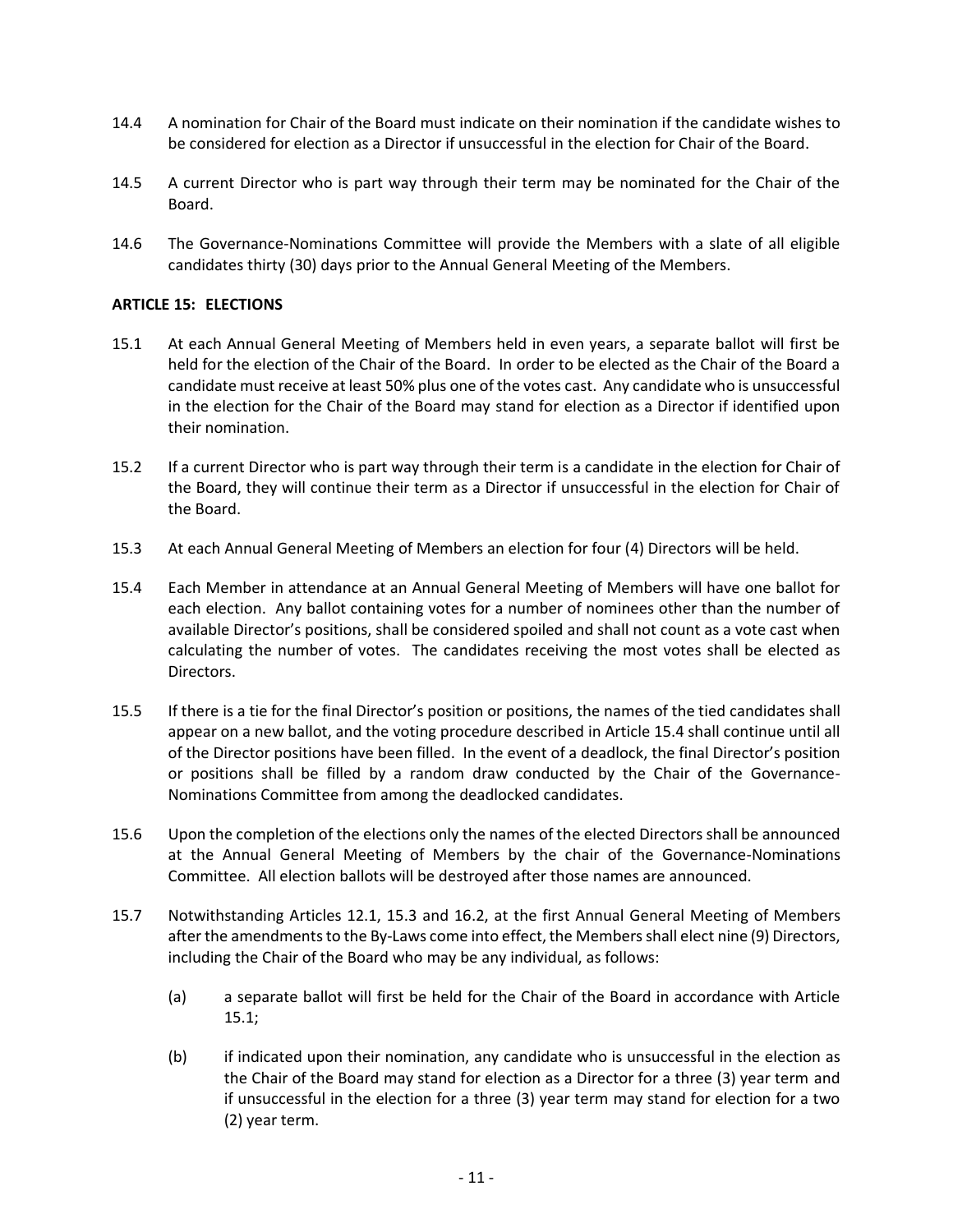- (c) a second ballot will then be held for the election of four (4) Directors for a three (3) year term in accordance with Article 15.4; and
- (d) a third ballot will be held for the election of four (4) Directors for a two (2) year term in accordance with Article 15.4.
- 15.8 All Director's terms following the elections set out in paragraph (c) of Article 15.7 will be two (2) year terms.

## **ARTICLE 16: DIRECTORS TERMS**

- 16.1 The Chair of the Board shall be elected for a two (2) year term at an Annual General Meeting of Members, in even numbered years.
- 16.2 Directorsshall be elected for two (2) year terms at an Annual General Meeting of Members. There is no limit on the number of terms a Director may be elected for.

### **ARTICLE 17: DIRECTOR VACANCIES AND REMOVAL**

- 17.1 A Director ceases to hold office and a vacancy is created:
	- (a) if the Director ceases to meet the qualifications for being a Director as set out in Article 13;
	- (b) if the Director sits on the board of directors of Hockey Canada;
	- (c) if the Director is found to be a mentally incompetent person or becomes of unsound mind;
	- (d) if the Director dies;
	- (e) if the Director resigns (such resignation to be effective at the time a written resignation is sent to the OHF or at the time specified in the resignation, whichever is later);
	- (f) if, at a Special Members' Meeting duly called for that purpose, the Members, by a vote of at least two-thirds (2/3) of the total number of votes held by the Members, remove the Director before the expiration of the Director's term of office.
- 17.2 In the event that the Chair of the Board's position becomes vacant mid-term the remaining Directors shall fill the vacancy for the remainder of the term of the vacated position, provided that there is a quorum of Directors in office. Any appointment mid-term will not count against the maximum number of terms any one person can sit as Chair of the Board.
- 17.3 If a Director position becomes vacant and it there is a quorum of Directors in office and:
	- (a) at least seven (7) Directors, the Directors may fill the vacant Director position for the remainder of the vacant term; or
	- (b) less then seven (7) Directors, the Directors must appoint a Director to fill the vacant position for the remainder of the vacant term to maintain at least seven (7) Directors.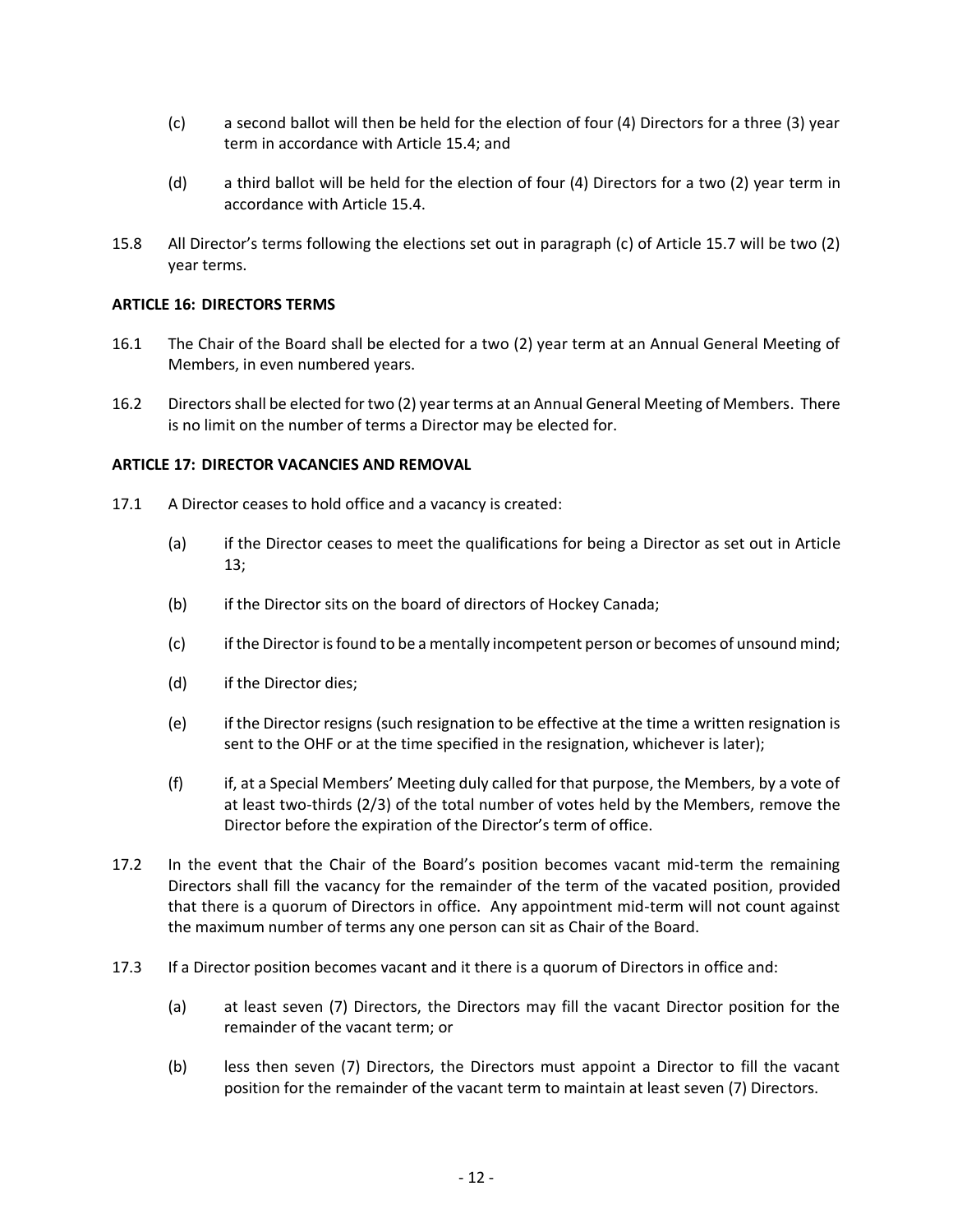17.4 If a Director position becomes vacant and if there is not a quorum of Directors, the remaining Directors shall immediately call a meeting of the Members to fill the vacancy for the remainder of the vacant term, and, in default or if there are no Directors then in office, the meeting may be called by any Member.

## **ARTICLE 18: CHAIR OF THE BOARD DUTIES AND POWERS**

- 18.1 The Chair of the Board, shall be the President of the OHF, shall preside at all meetings of the OHF, be an ex officio member of all OHF Committees and be an authorized signatory of the OHF.
- 18.2 The Chair of the Board shall generally perform the duties usual to the Chair of the Board and may, at their discretion, order the calling of meetings of the Members, the Directors and any OHF Committees.
- 18.3 The Chair of the Board shall have the authority to delegate those duties assigned to the Chair of the Board to any Director.
- 18.4 The Chair of the Board, or an alternate approved by the Board, shall be the official representative of the OHF at members' meetings of Hockey Canada at which such representative shall present objectively the views or position of the OHF.
- 18.5 In addition to the powers conferred upon the Chair of the Board by the By-Laws, Regulations and policies of the OHF, the Chair of the Board, in cases of emergency when it is impracticable to obtain a vote of the Board, may exercise all the duties and powers of the Board.
- 18.6 Any action taken by the Chair of the Board under Article 18.5 shall be referred to the Board for approval or rejection in whole or in part within fifteen (15) days next following the action taken.
- 18.7 The Chair of the Board shall have the power to suspend, fine and/or discipline, as deemed necessary, any player, Team Official or referee who is a Registered Participant, with respect to any act, omission or other conduct demonstrated to be contrary to the best interests of the OHF or Amateur Hockey. The Chair of the Board shall also have the power to levy fines authorized by Playing Regulation G1.
- 18.8 Notwithstanding provisions set forth in the Regulations, the Chair of the Board acting instead of the Board, may provide for special dispensation from the Regulations with the agreement of all parties, including the Members involved in the situation. Any decision as to what qualifies for special dispensation shall rest solely with the Chair of the Board in their absolute and unfettered discretion. Any decision of the Chair of the Board, with the agreement of the parties, as to what special dispensation is or is not provided shall be final and binding on all the parties and, notwithstanding Regulation 7.9, is not subject to appeal. Each decision of special dispensation will be made on its individual merits.
- 18.9 A decision made by the Chair of the Board under Article 18.8 shall remain in effect until final disposition of any appeal taken therefrom under the Regulations.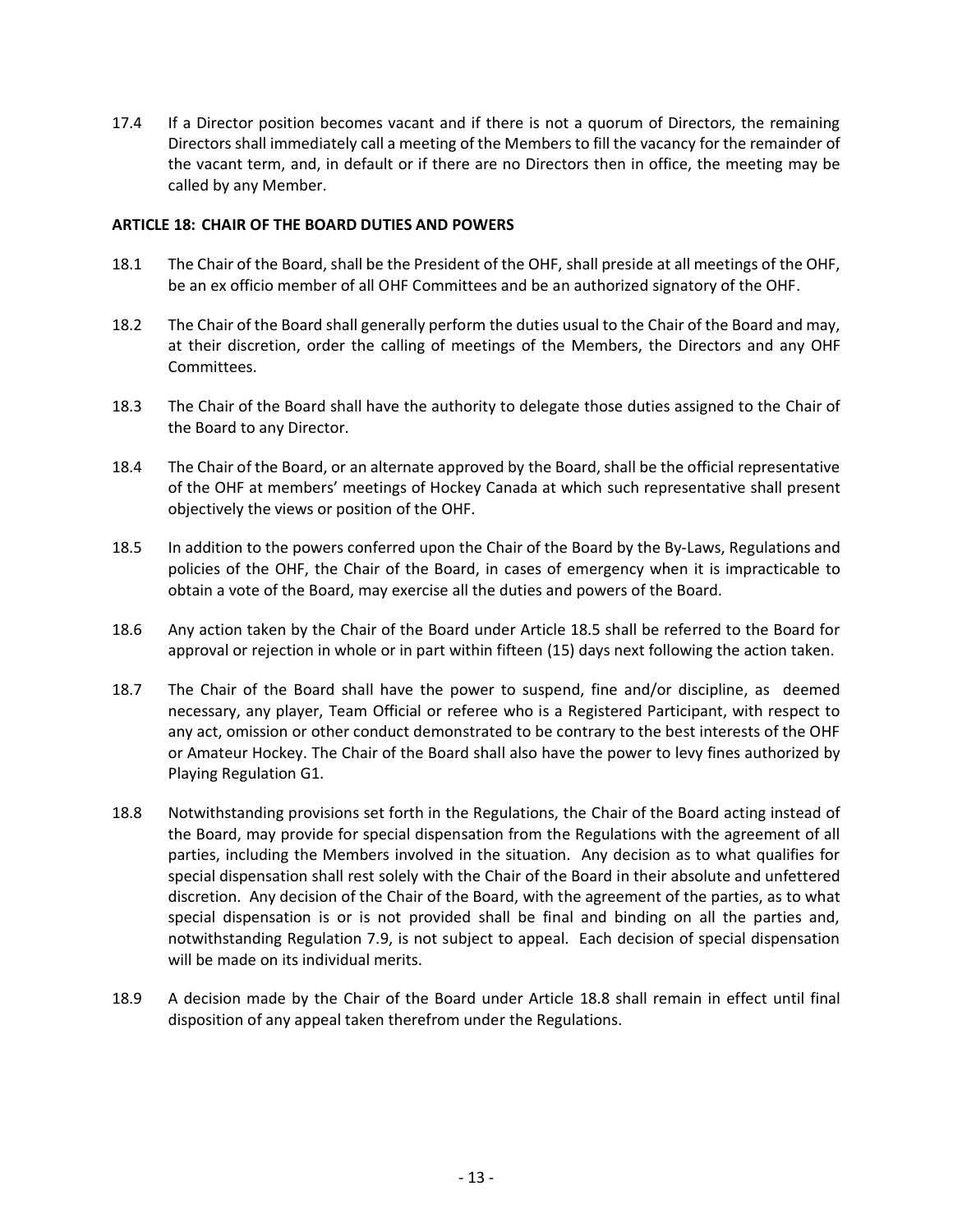## **ARTICLE 19: DIRECTORS' MEETINGS**

- 19.1 Directors' meetings may be called by the Chair of the Board or any other six (6) Directors.
- 19.2 Meetings of the Directors may be held either at the place where the head office of the Corporation is located or at any place within or outside Ontario.
- 19.3 Notice of any Directors' meeting shall be given to each Director at least fifteen (15) days before such meeting with a copy of the agenda containing the business to be discussed, provided that a meeting of the Directors may be held on shorter notice or without notice in the event of an emergency as determined in the sole discretion of the Chair of the Board.
- 19.4 A majority of the Directors shall form a quorum for the transaction of business at a meeting of the Directors provided that the Chair of the Board or their designate is present. Notwithstanding any vacancy among the Directors, a quorum of Directors may exercise all the powers of Directors.
- 19.5 The Secretary-Treasurer and Executive Director shall be entitled to attend but shall not be entitled to vote at meetings of the Directors.
- 19.6 Each Director present at a Directors' meeting shall be entitled to one (1) vote on any matter properly placed before and considered by the Board.
- 19.7 If all the Directors present at or participating in the meeting consent and at the discretion of the Chair of the Board, a meeting of the Directors may be held by means of such telephone, electronic or other communication facilities as permit all persons participating in the meeting to communicate with each other simultaneously and instantaneously, and a Director participating in such meeting by such means is deemed for the purpose of the Corporations Act to be present at that meeting.
- 19.8 Except where otherwise provided in the By-Laws, any motion properly brought before the Board may be passed by a simple majority of the Directors present and voting. A vote may be held by secret ballot, upon approval of a two-third (2/3) majority vote of eligible votes present at the meeting or at the discretion of the Chair of the Board.
- 19.9 The chair of a Directors' meeting shall not be entitled to vote except in the case of a tie.

### **ARTICLE 20: BOARD OF DIRECTORS DUTIES & POWERS**

- 20.1 The Board has the following responsibilities and authority;
	- (a) To formulate a Strategic Plan in consultation with the Members;
	- (b) To determine the direction of marketing in the OHF in consultation with the Members;
	- (c) To oversee and be responsible for OHF staffing;
	- (d) To determine the appointments to Hockey Canada for task teams and meetings;
	- (e) To represent the OHF at Hockey Canada meetings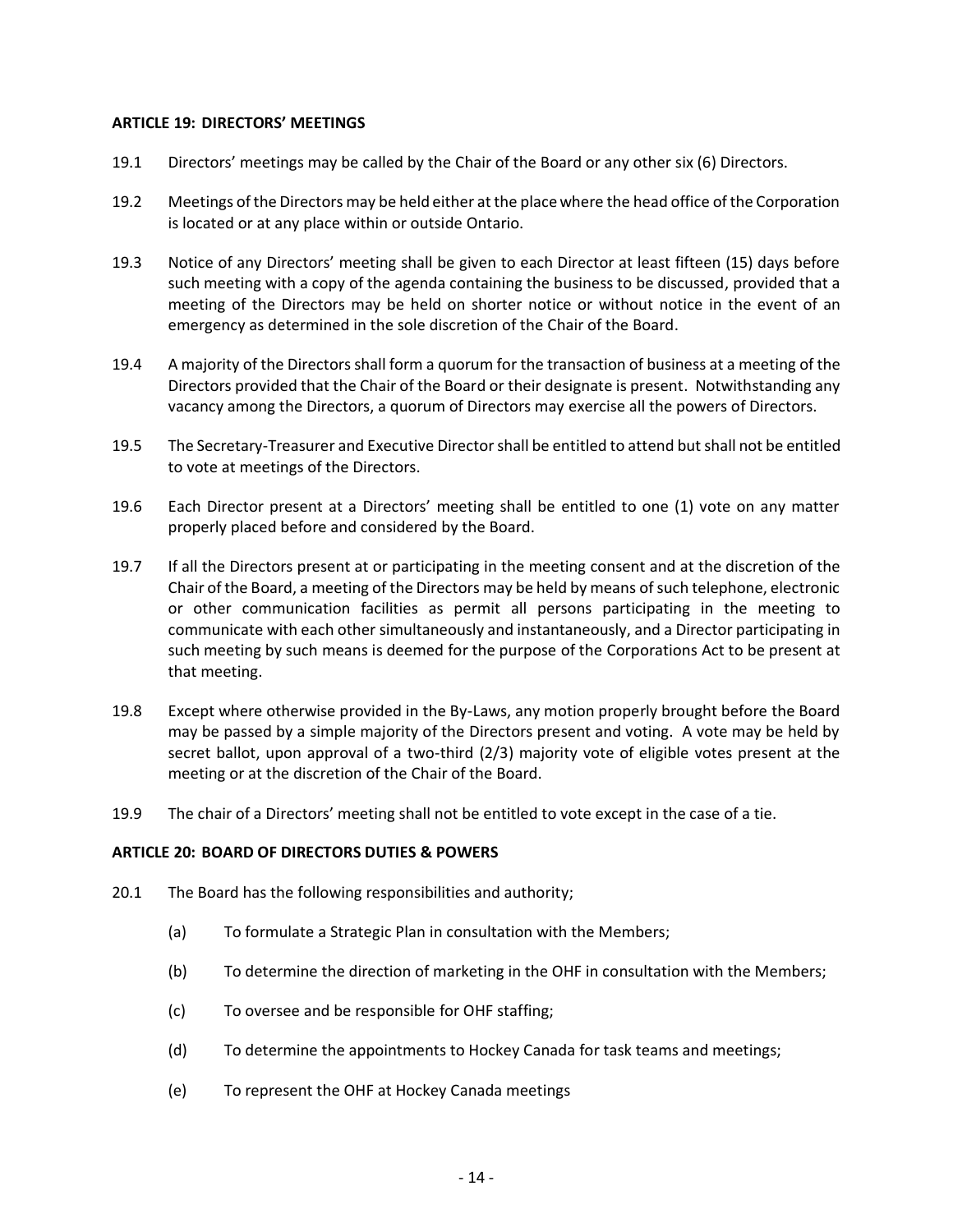- (f) To be responsible for selection and running of inter-branch and regional championships in conjunction with HNO and HEO and with input from Minor, Junior and Senior hockey;
- (g) To administer and conduct the affairs of the OHF;
- (h) To act in a manner consistent with the by-laws, regulations and rules of Hockey Canada;
- (i) To act in a manner consistent with the objects of the OHF, as prescribed in its Letters Patent;
- (j) To appoint the Secretary-Treasurer of the OHF (who shall not be a Director);
- (k) To appoint an Executive Director to conduct the day-to-day operations of the OHF;
- (l) To call Special Members' Meetings when necessary;
- (m) To grant new applications for membership in the OHF, subject to approval of the Members to take effect;
- (n) To suspend, expel or take disciplinary action against a Registered Participant for any breach of the By-Laws or of any decision, policy or regulation of the Board;
- (o) To formulate, prescribe, alter or amend By-Laws for the governing of the OHF in accordance with Article 41;
- (p) To formulate, prescribe, alter or amend policy for the governing of the OHF, make rulings or decisions on any matter brought before it from any source;
- (q) To establish, amend or alter regulations pertaining to OHF Championship competitions;
- (r) To, at any time, overrule any decision which is inconsistent with any decision of the Board;
- (s) To oversee the collection and expenditure of funds to and from the OHF;
- (t) To authorize all major expenditures within approved budget limits;
- (u) To enter into agreements from time to time with organizations that will, at the discretion of the Board, be beneficial to the OHF and the Members;
- (v) To assist in the facilitation and implementation of development programs for players, coaches, game officials, team officials and volunteers;
- (w) To appoint Committees, sub-Committees or other individuals to deal with specific or specialized issues or matters;
- (x) To provide means to adjudicate disputes among individuals, Members and Registered Participants;
- (y) To ensure that all Directors comport themselves in a manner that avoids any conflict of interest;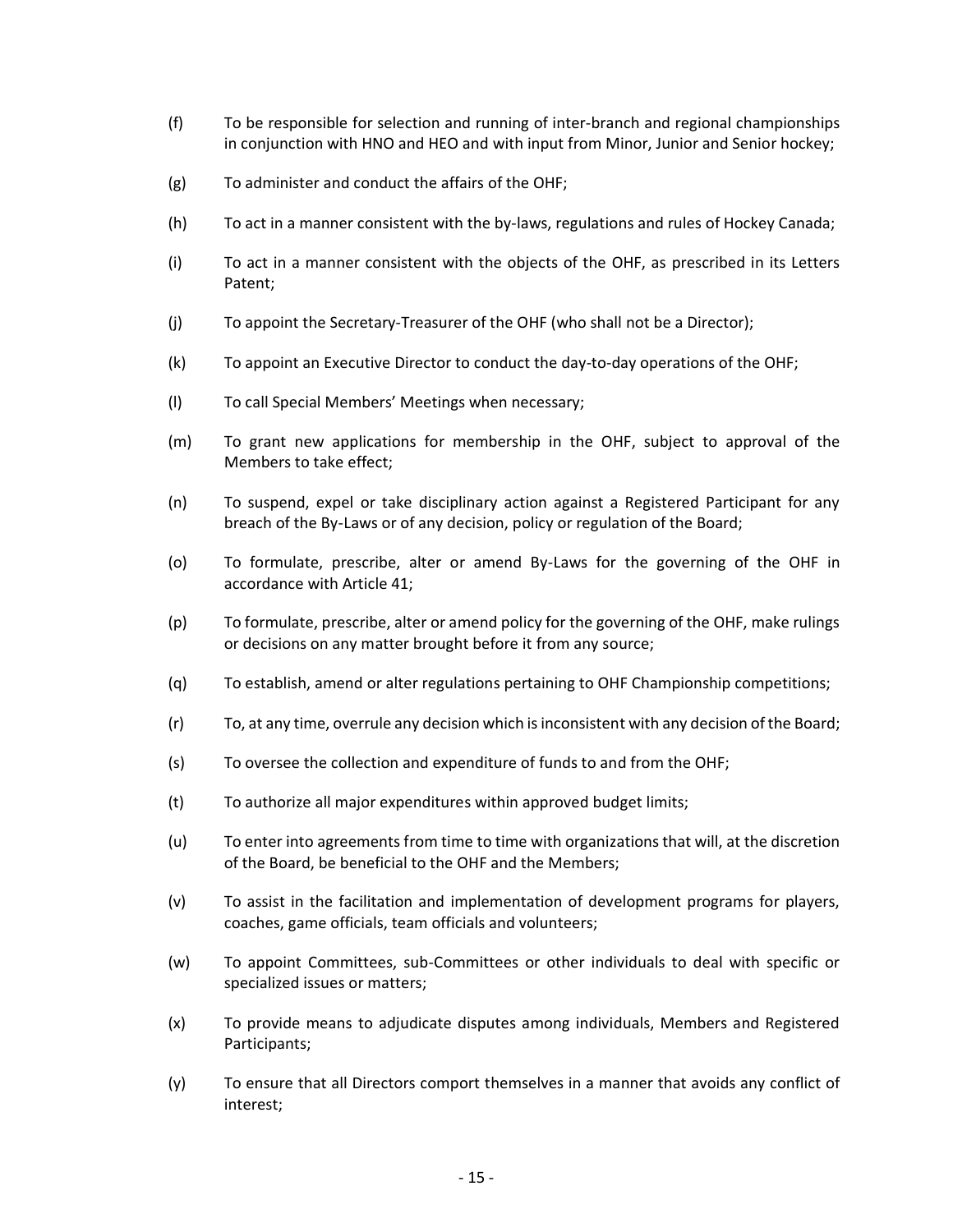- (z) To collectively represent the interests of the Members at all Hockey Canada meetings and functions; and
- (aa) To sanction or have a designate sanction all inter-branch competition (exhibition and league play) involving OHF teams;
- (bb) To sanction or have a designate sanction all inter-divisional competition (league play) among Members;
- (cc) To sanction or have a designate sanction all incoming IIHF team tours and competition with OHF teams;
- (dd) To sanction or have a designate sanction all outgoing OHF teams on IIHF tours and/or competitions; and
- (ee) When the Board is asked to, and does, endorse or support a candidate for any position within Hockey Canada, such endorsement or support shall be given, and shall be stated to be given, for that purpose only and the candidate for whom the OHF will ultimately vote in any election will be determined at a later date by the Board.

### **ARTICLE 21: SECRETARY-TREASURER**

- 21.1 The Secretary-Treasurer shall be appointed for a two (2) year term by the Board immediately following an Annual General Meeting of Members, in even numbered years. An incumbent may be re-appointed.
- 21.2 In the event of a vacancy in the position of the Secretary-Treasurer, the Board may fill the vacancy for the remainder of the term of the vacated position.

# **ARTICLE 22: SECRETARY-TREASURER DUTIES & RESPONSIBILITIES**

- 22.1 The duties of the Secretary-Treasurer shall be as follows:
	- (a) to chair the Finance Committee;
	- (b) to be an authorized signatory of the OHF;
	- (c) to ensure that the records and minutes of the OHF are a current and accurate report of the OHF's activities and operations;
	- (d) to prepare the annual budget of the OHF and present it to the Board;
	- (e) to authorize payments of accounts;
	- (f) to ensure that the financial records of the OHF are a current and accurate report of its financial position;
	- (g) to delegate any duties with approval of the Board; and
	- (h) to attend but not vote at Directors' Meetings.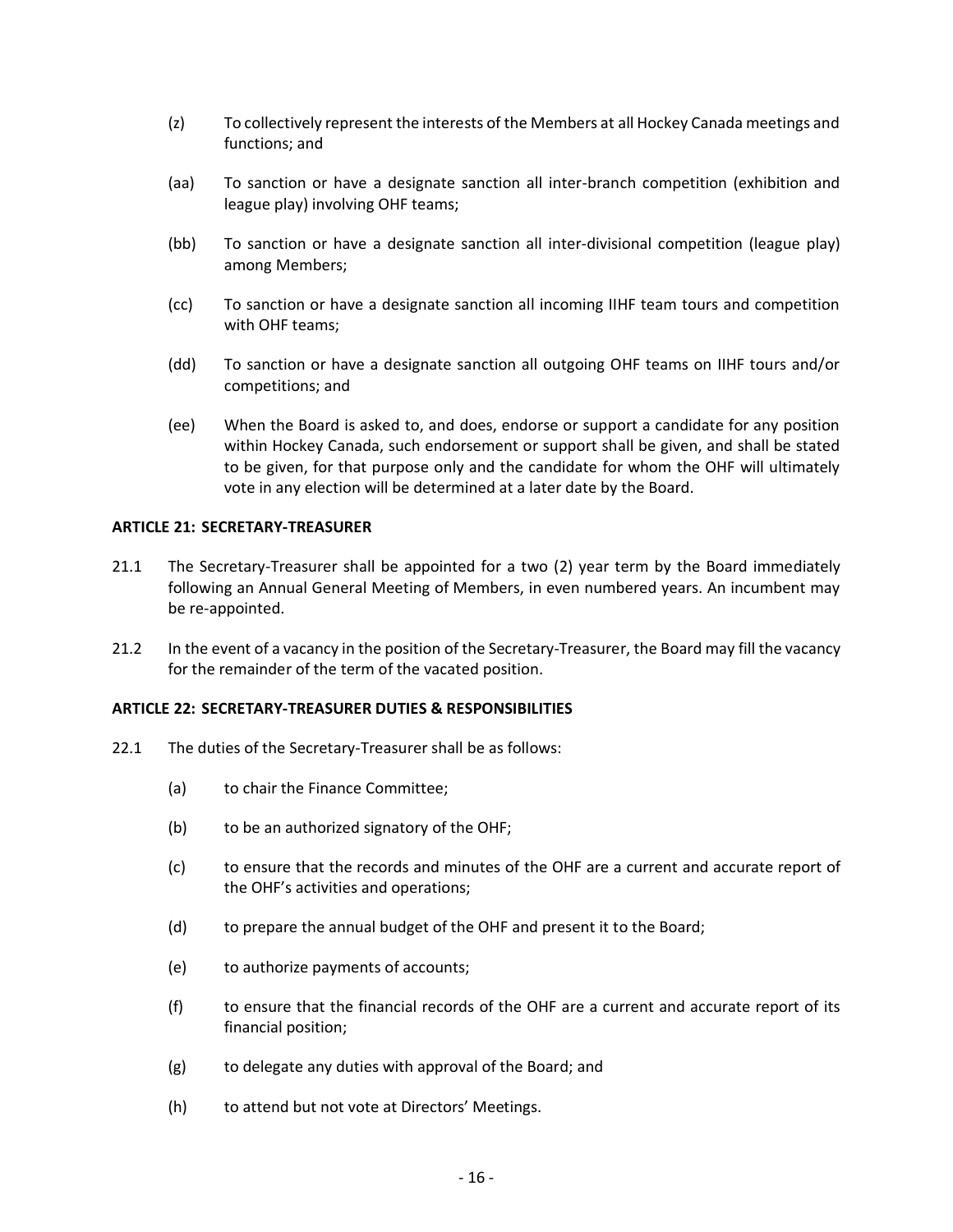### **BY-LAW V – EXECUTIVE DIRECTOR**

### **ARTICLE 23: EXECUTIVE DIRECTOR DUTIES & RESPONSIBILITIES**

- 23.1 The Executive Director shall be appointed by the Board and be answerable to the Board through the Chair of the Board.
- 23.2 The Executive Director shall not vote at any meeting of the OHF.
- 23.3 The Executive Director shall be an ex-officio non-voting member on all Committees of the OHF, except the Personnel Committee and the Audit Committee.
- 23.4 The Executive Director will at all times act in accordance with the purposes and objectives of the OHF as set forth in the Letters Patent, By-Laws, Regulations and policies of the OHF.
- 23.5 The Executive Director shall:
	- (a) keep accurate records of the By-Laws, Regulations, policies and proceedings of the OHF, including amendments to the By-Laws, Regulations and policies and minutes of meetings;
	- (b) act as the holder of all OHF trophies in trust;
	- (c) distribute and record (where required) all minutes of Members' Meetings and meetings of the Board;
	- (d) issue notices of all meetings and required materials;
	- (e) receive, in the name of the OHF, all monies which shall be deposited in a Canadian Chartered Bank and/or trust company and pay all accounts owing, within any limits established by the Board;
	- (f) be responsible for the administration and operation of the OHF office and employees as per the policies and guidelines established by the Board;
	- (g) interpret and serve as a resource for the By-Laws, Regulations, rules and policies of the OHF;
	- (h) co-ordinate all OHF branch championship events;
	- (i) distribute any information received from other organizations to the appropriate people;
	- (j) act as an authorized signatory of the OHF;
	- (k) act as the official branch signatory in all Releases, transfers and other Player movement with other Hockey Canada branches and IIHF federations;
	- (l) pursuant to Regulation 6.4.2, in the absence of the coordinator, shall act as the temporary coordinator in assessing and determining all matters designated in Regulation 6.5.2 as standing issues, and shall hear any matter referred to it pursuant to Regulation 6.5.5;
	- (m) co-ordinate any special events as determined by the Board;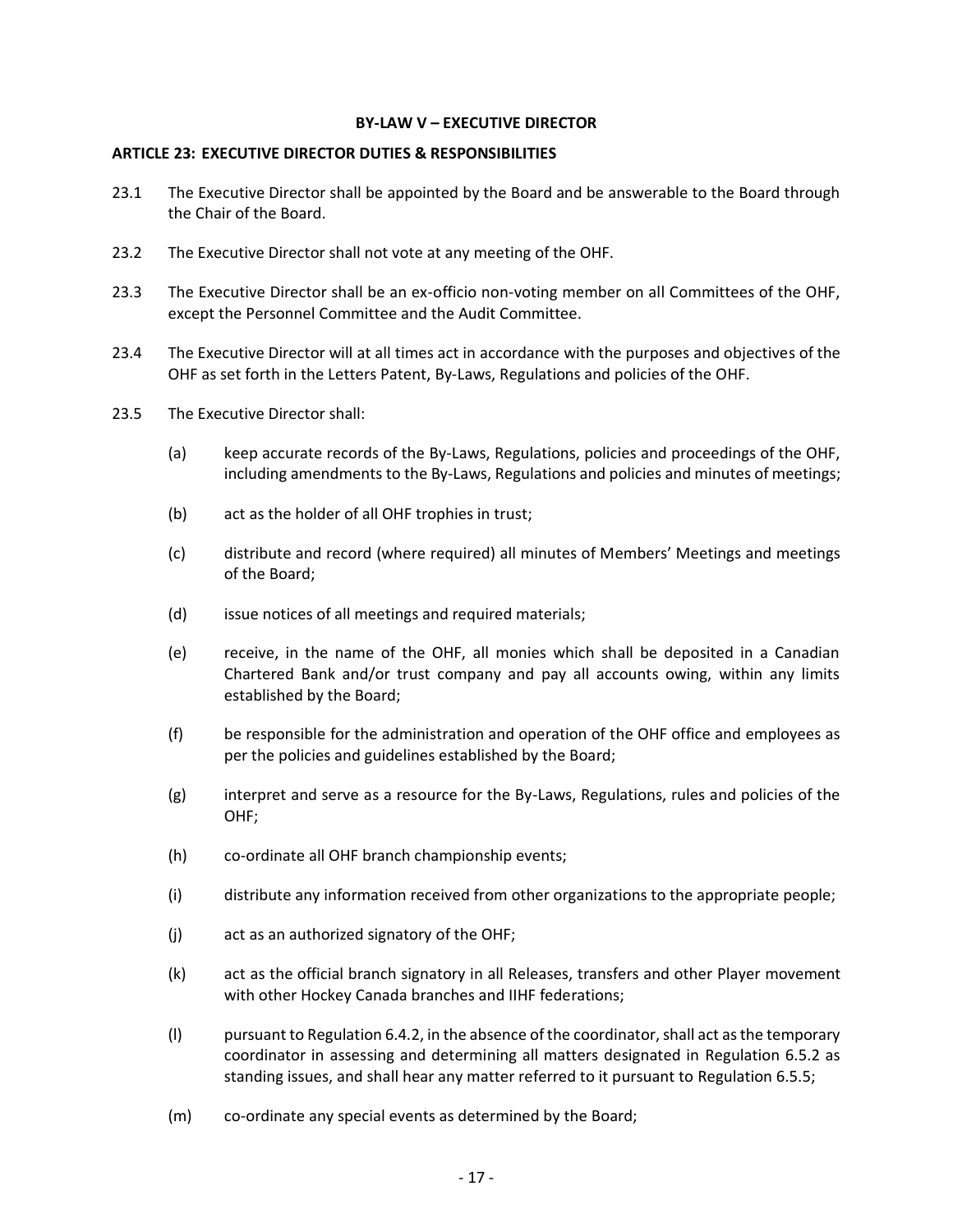- (n) develop and present fundraising proposals to the Board for approval;
- (o) to attend but not vote at Directors' Meetings.
- (p) develop and present any promotional, marketing or communication proposals to the Board for approval; and
- (q) ensure any decision of a Member which is inconsistent with the By-Laws, Regulations, or policies of the OHF or Board decisions are brought to the attention of the Board.

### **BY-LAW VI – COMMITTEES**

### **ARTICLE 24: COMMITTEES**

- 24.1 The standing Policy Committees of the OHF shall be:
	- (a) the Minor Committee;
	- (b) the Junior Committee;
	- (c) the Minor-Junior Committee;
	- (d) the Audit Committee;
	- (e) the Governance-Nomination Committee;
	- (f) the Competitions Committee;
	- (g) the LOR Review Committee;
	- (h) the Risk Management Committee; and
	- (i) the Personnel Committee.
- 24.2 The standing Operations Committees of the OHF shall be:
	- (a) the Appeals Committee (see OHF Regulation 6);
	- (b) the Finance Committee;
	- (c) the Registration Committee (see OHF Regulation 7);
	- (d) the Officiating Development Committee;
	- (e) the Executive Directors Committee;
	- (f) the Scholarship Committee;
	- (g) the Technical Directors Committee; and
	- (h) the Constitution Committee.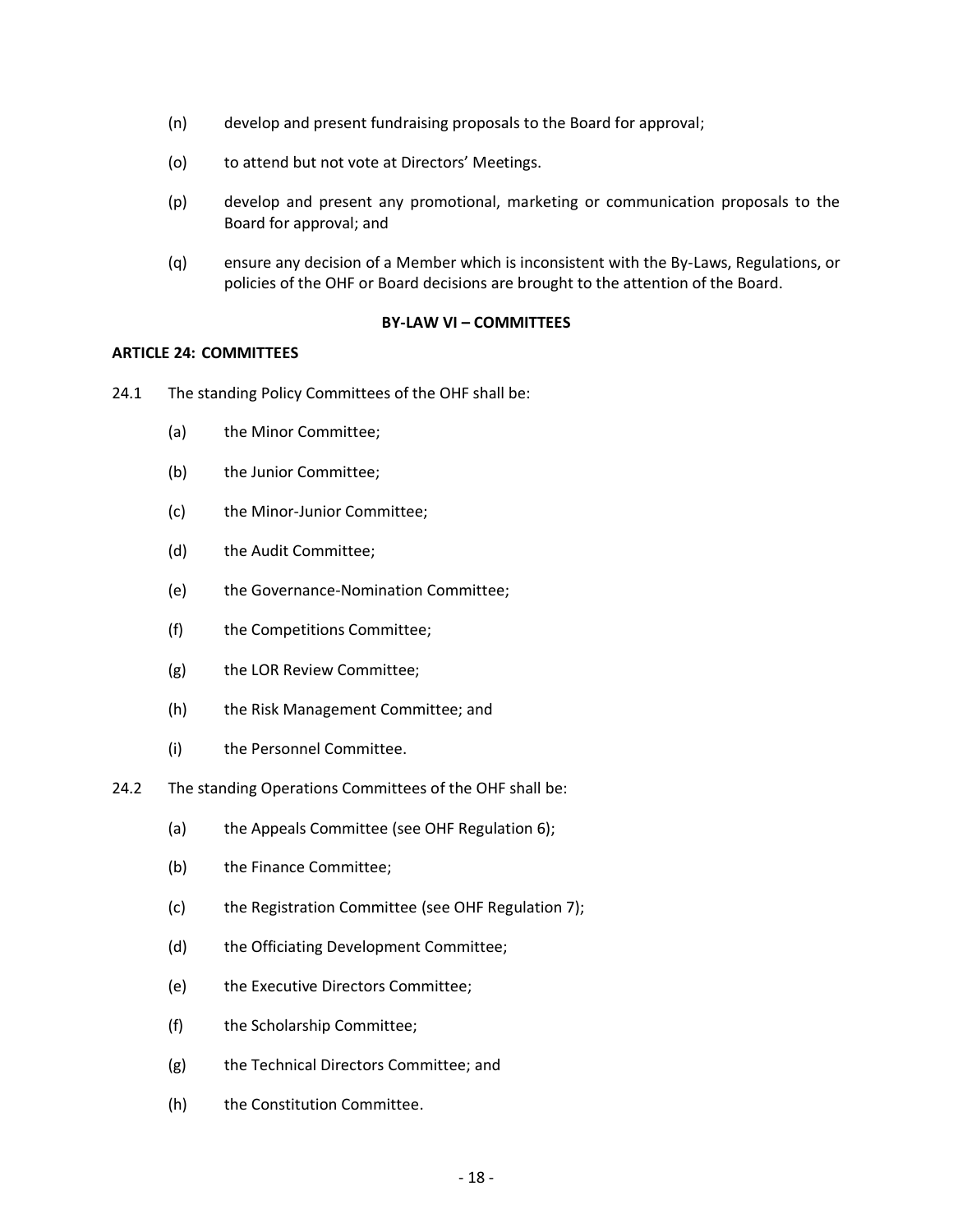- 24.3 A majority of members of each Committee shall constitute a quorum for meetings of the Committee.
- 24.4 The composition and duties of the Appeals Committee and the Registration Committee shall be as set out in the Regulations.
- 24.5 Appointed committee members from Members may only sit on a maximum of one (1) Policy Committee and one (1) Operation Committee per year.
- 24.6 The mandates and responsibilities of the Committees are set out in their respective terms of reference which have been approved by the Board.

### **ARTICLE 25: AD HOC COMMITTEES**

- 25.1 Ad hoc Committees and their terms of reference and composition may be established from time to time by the Board as the need arises.
- 25.2 The chair of an ad hoc Committee shall be selected either by the Board or by the majority of the Committee, as determined by the Board.
- 25.3 The term of an ad hoc Committee shall be until its task is completed, unless otherwise determined by the Board.

### **ARTICLE 26: MINOR COMMITTEE**

- 26.1 Each of the Alliance, GTHL, NOHA and OMHA will appoint two (2) members to sit on the Minor Committee.
- 26.2 The Chair of the Minor Committee will be a Director appointed annually by the Chair of the Board and will only have a vote in the case of a tie.

### **ARTICLE 27: JUNIOR COMMITTEE**

- 27.1 Each of the NOHA, OHA and OHL will appoint two (2) members to sit on the Junior Committee.
- 27.2 The Chair of the Junior Committee will be a Director appointed annually by the Chair of the Board and will only have a vote in the case of a tie.

### **ARTICLE 28: MINOR-JUNIOR COMMITTEE**

- 28.1 Each of the Alliance, GTHL, NOHA, OHA, OHL, and OMHA will appoint two (2) members to sit on the Minor-Junior Committee.
- 28.2 The Chair of the Minor-Junior Committee will be a Director appointed annually by the Chair of the Board and will only have a vote in the case of a tie.

# **ARTICLE 29: AUDIT COMMITTEE**

29.1 The Audit Committee will be comprised of three (3) Directors appointed by the Chair of the Board.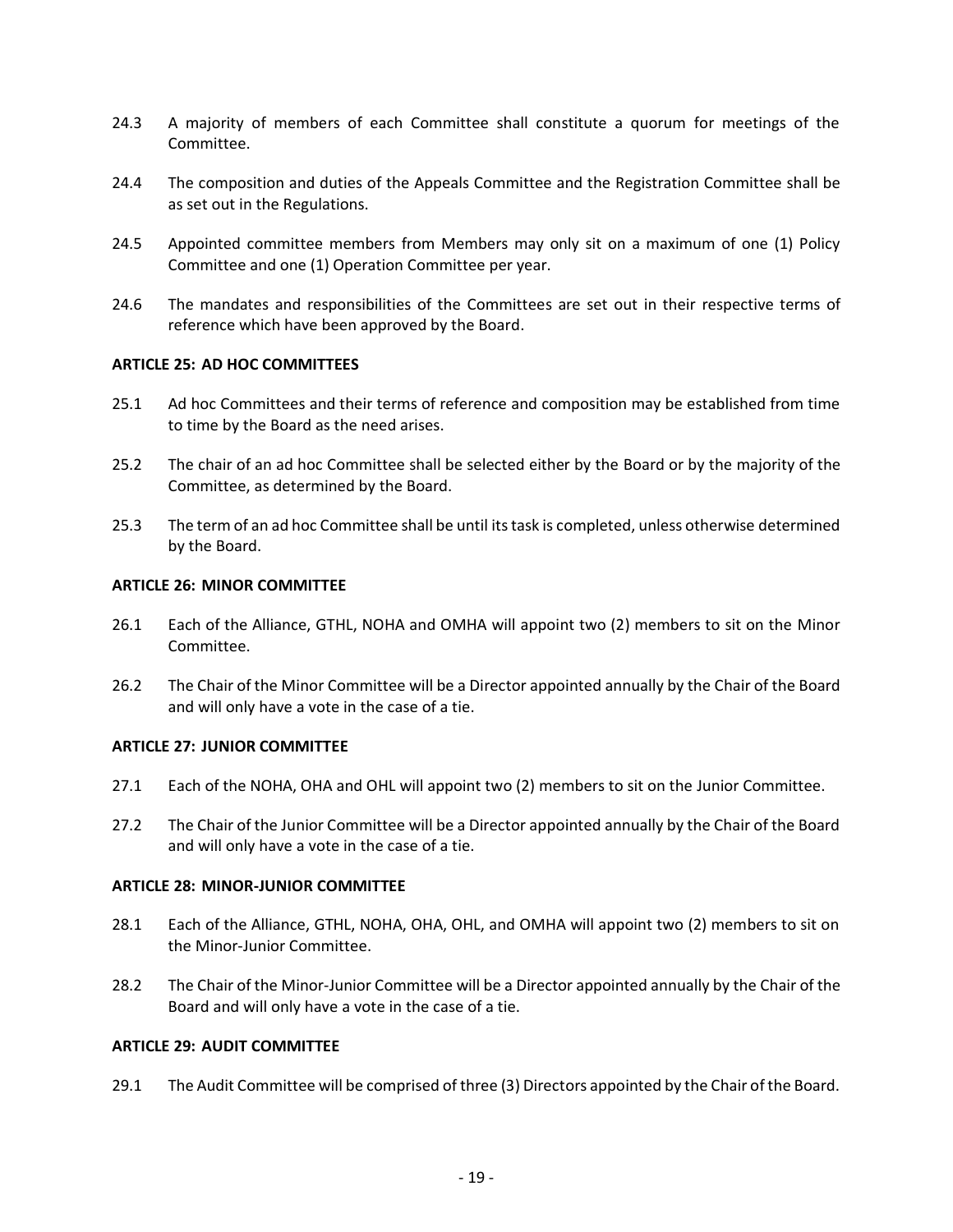29.2 The Chair of the Audit Committee will be appointed by the Chair of the Board from amongst the Audit Committee members and will only have a vote in the case of a tie.

## **ARTICLE 30: GOVERNANCE-NOMINATION COMMITTEE**

- 30.1 The Governance-Nominations Committee will be comprised of five (5) members, who are appointed by the Chair of the Board with the approval of the Board and the Members.
- 30.2 The chair of the Governance-Nominations Committee will be appointed by the Chair of the Board from amongst the Governance-Nominations Committee members and will only have a vote in the case of a tie.

## **ARTICLE 31: COMPETITIONS COMMITTEE**

- 31.1 The Chair of the Board will appoint members to the Competitions Committee with direct and recent knowledge of the game of hockey and its playing rules, such as, but not limited to:
	- (a) Administrators;
	- (b) Coaches;
	- (c) officials;
	- (d) parents; and
	- (e) players.
- 31.2 The Chair of the Competitions Committee will be appointed annually by the Chair of the Board and will only have a vote in the case of a tie.
- 31.3 All other members of the Competitions Committee will be appointed by the Chair of the Board.

# **ARTICLE 32: LOR REVIEW COMMITTEE**

- 32.1 Each of the GTHL and OMHA will appoint three (3) members to the LOR Review Committee.
- 32.2 The Chair of the LOR Review Committee will be a Director appointed annually by the Chair of the Board and will only have a vote in the case of a tie.

### **ARTICLE 33: RISK MANAGEMENT COMMITTEE**

- 33.1 Two (2) appointees with relevant expertise as appointed by the Chair of the Board.
- 33.2 The Chair of the Risk Management Committee will be a Director appointed annually by the Chair of the Board and will only have a vote in the case of a tie.

### **ARTICLE 34: PERSONNEL COMMITTEE**

34.1 The Personnel Committee shall consist of three (3) voting members, namely, the Chair of the Board, and two (2) Directors, together with the Secretary Treasurer who will be an ex-officio nonvoting member of the Committee. The Executive Director will assist the Personnel Committee in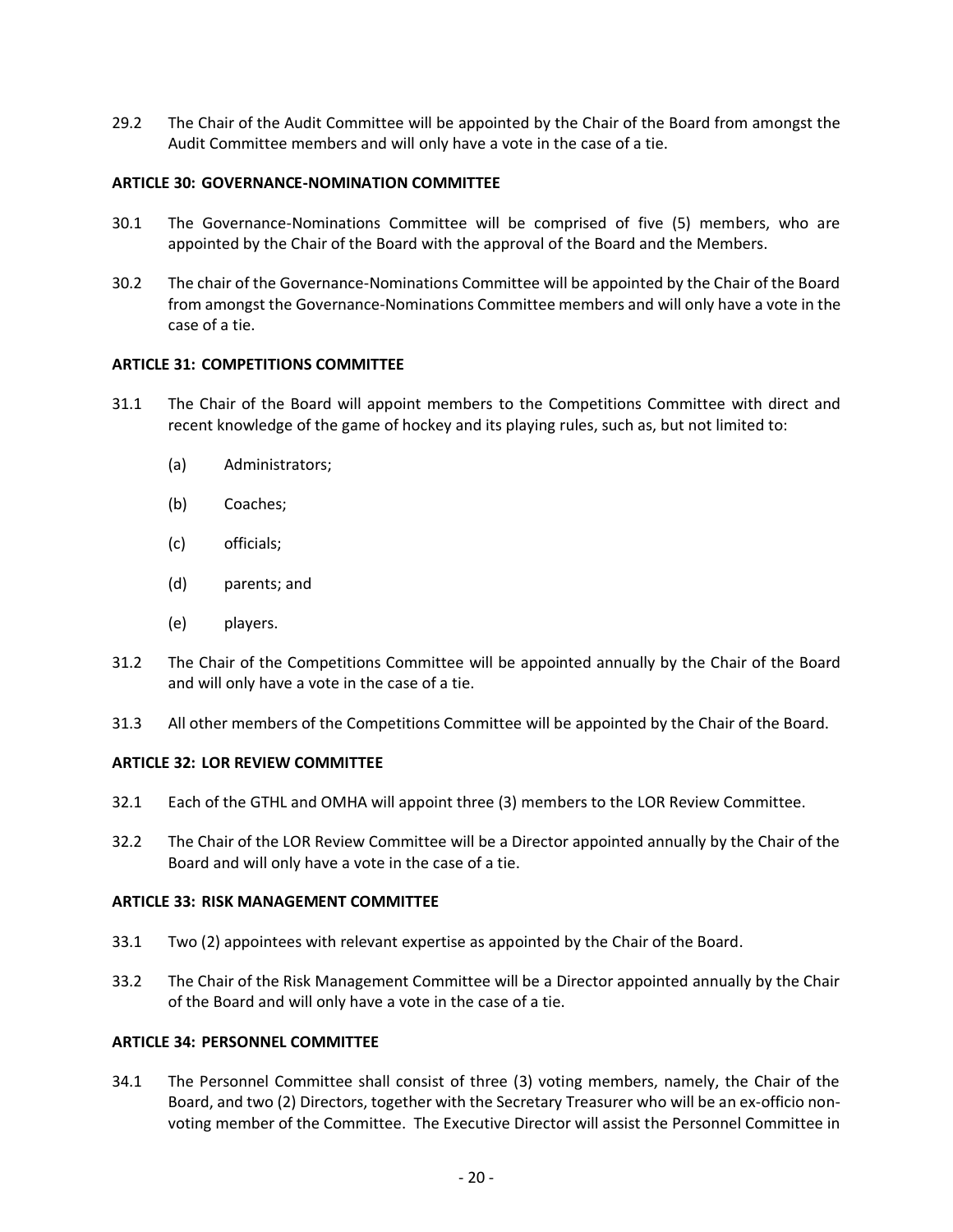a resource capacity and, in particular, will make recommendations to the Personnel Committee relating to the hiring, compensation and the termination of office staff.

- 34.2 The Personnel Committee may at any time, in its discretion, seek the assistance on an ad hoc basis by appointing additional people from the Members to the Personnel Committee. Those additional people will be voting members of the Personnel Committee solely for the purposes of the task for which they have been added and they will cease to be members on completion of that task.
- 34.3 The chair of the Personnel Committee shall be the Chair of the Board.
- 34.4 The Personnel Committee shall be responsible for making recommendations to the Board for the hiring and termination of the Executive Director; hiring and termination of OHF office staff; conducting ongoing review of office structure, including the number of staff and their job responsibilities; making recommendations to the Finance Committee as to annual or special compensation budgets for consideration in the Finance Committee's budget proposals to the Board; making recommendations to the Board, in consultation with the Finance Committee, as to compensation reviews for each office staff position, including the Executive Director; conducting annual appraisals and compensation reviews of office staff; and developing, for presentation to the Board, job descriptions, including those for OHF staff, Directors and Committee chairs.

### **ARTICLE 35: FINANCE COMMITTEE**

- 35.1 Each Member shall annually nominate and appoint one member to the Finance Committee.
- 35.2 The chair of the Finance Committee shall be the Secretary-Treasurer of the OHF.
- 35.3 The Finance Committee shall review the finances and expenditures of the OHF and recommend to the Board any course of action which the Committee may deem advisable.
- 35.4 The Finance Committee shall continually monitor the financial affairs of the OHF and report thereon to the Board.
- 35.5 The Finance Committee shall prepare and submit for approval by the Board a budget that discloses the proposed operations of the OHF for the year next following.
- 35.6 The Finance Committee shall present to the Board any matters involving the financial affairs of the OHF for which provision has not been made in the approved budget.
- 35.7 The Finance Committee is empowered to make and carry out any decisions that are within the approved budget of the OHF or are approved by the Board in accordance with Article 35.6.

### **ARTICLE 36: OFFICIATING DEVELOPMENT COMMITTEE**

- 36.1 Each Member will appoint one (1) representative to the Officiating Development Committee.
- 36.2 The Referee-in-Chief will be the chair of the Officiating Development Committee.
- 36.3 Sub-Committees for Technical and Supervision will report to the Officiating Development Committee.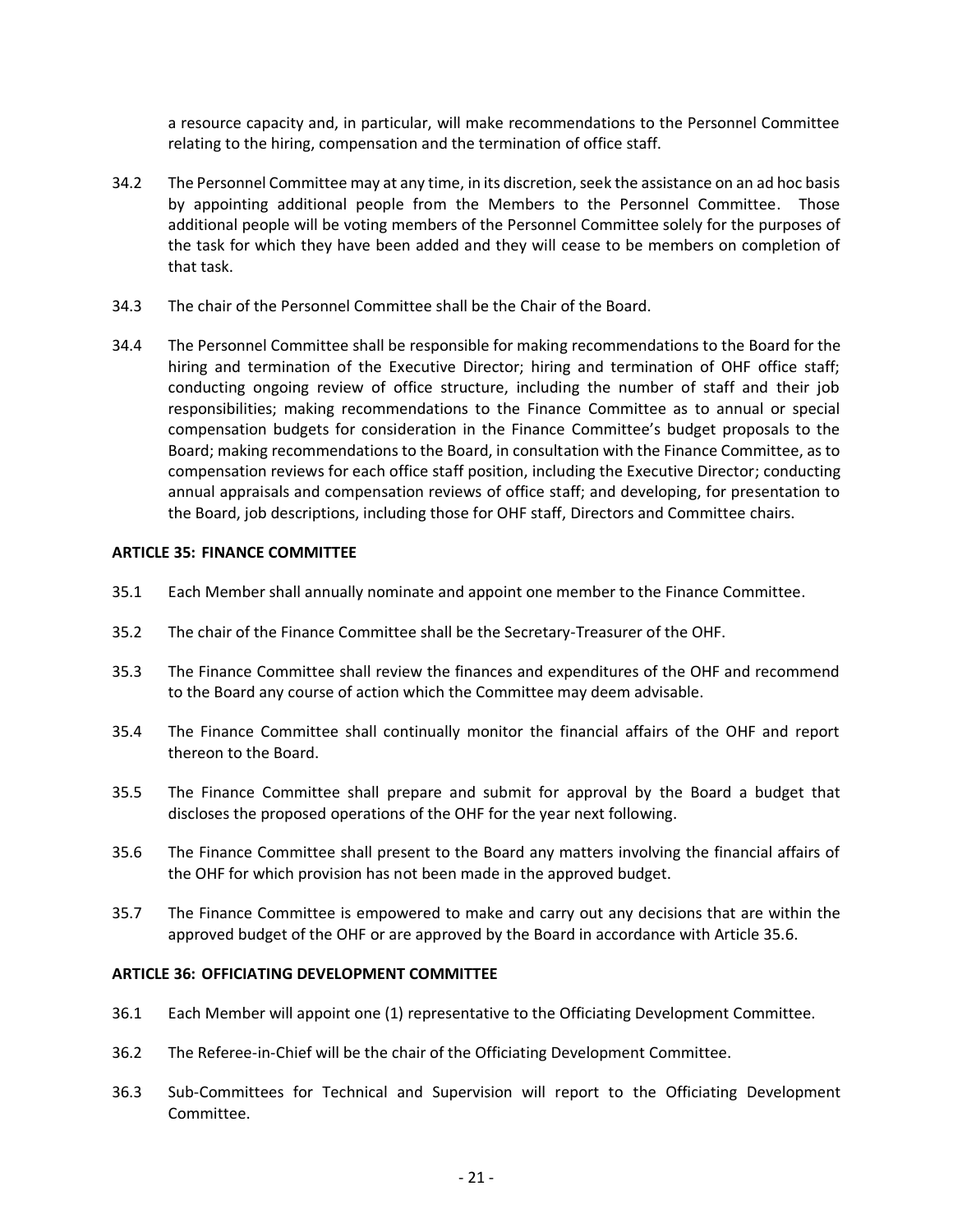## **ARTICLE 37: SCHOLARSHIP COMMITTEE**

- 37.1 The Board will appoint five (5) to nine (9) members to the Scholarship Committee.
- 37.2 The Chair of the Board will appoint a Director as chair of the Scholarship Committee who will not have voting privileges.

#### **ARTICLE 38: TECHNICAL DIRECTORS COMMITTEE**

- 38.1 The Technical Directors Committee shall be composed of the Technical Director, who will act as Chair of the Committee, and the technical director or equivalent from each Member.
- 38.2 The Technical Directors Committee is responsible for:
	- (a) formulating and recommending hockey development programs and policies to the Board;
	- (b) implementing approved programs across the OHF and it Members;
	- (c) working in concert with Hockey Canada to supervise and encourage the implementation of Hockey Canada programs within the OHF; and
	- (d) continually monitoring, reviewing, and proposing revisions of, and amendments to, the playing rules of the OHF and of Hockey Canada for consideration and action at the appropriate meeting of Hockey Canada.

### **ARTICLE 39: CONSTITUTION COMMITTEE**

- 39.1 The Chair of the Board will select two (2) individuals that have expertise or skill in drafting wording for By-Laws and Regulations.
- 39.2 The Chair of the Constitution Committee will be a Director appointed annually by the Chair of the Board.

### **ARTICLE 40: OWHA**

40.1 The OWHA shall appoint the representatives to Hockey Canada for task teams or committees on female hockey.

### **BY-LAW VII – MEETINGS GENERALLY**

### **ARTICLE 41: MEETINGS**

- 41.1 Any procedural questions raised at any Members' Meetings or meetings of the Board, or Committees shall be governed by the rules and guidelines as prescribed in the current edition of Robert's Rules of Order Newly Revised unless in conflict with the provisions of the Corporations Act, the Letters Patent, By-Laws, Regulations, rules or policies of the OHF.
- 41.2 (a) Any person may waive any notice, or the time for the notice, in whole or in part, required to be given under any provision of the By-Laws or otherwise and such waiver, whether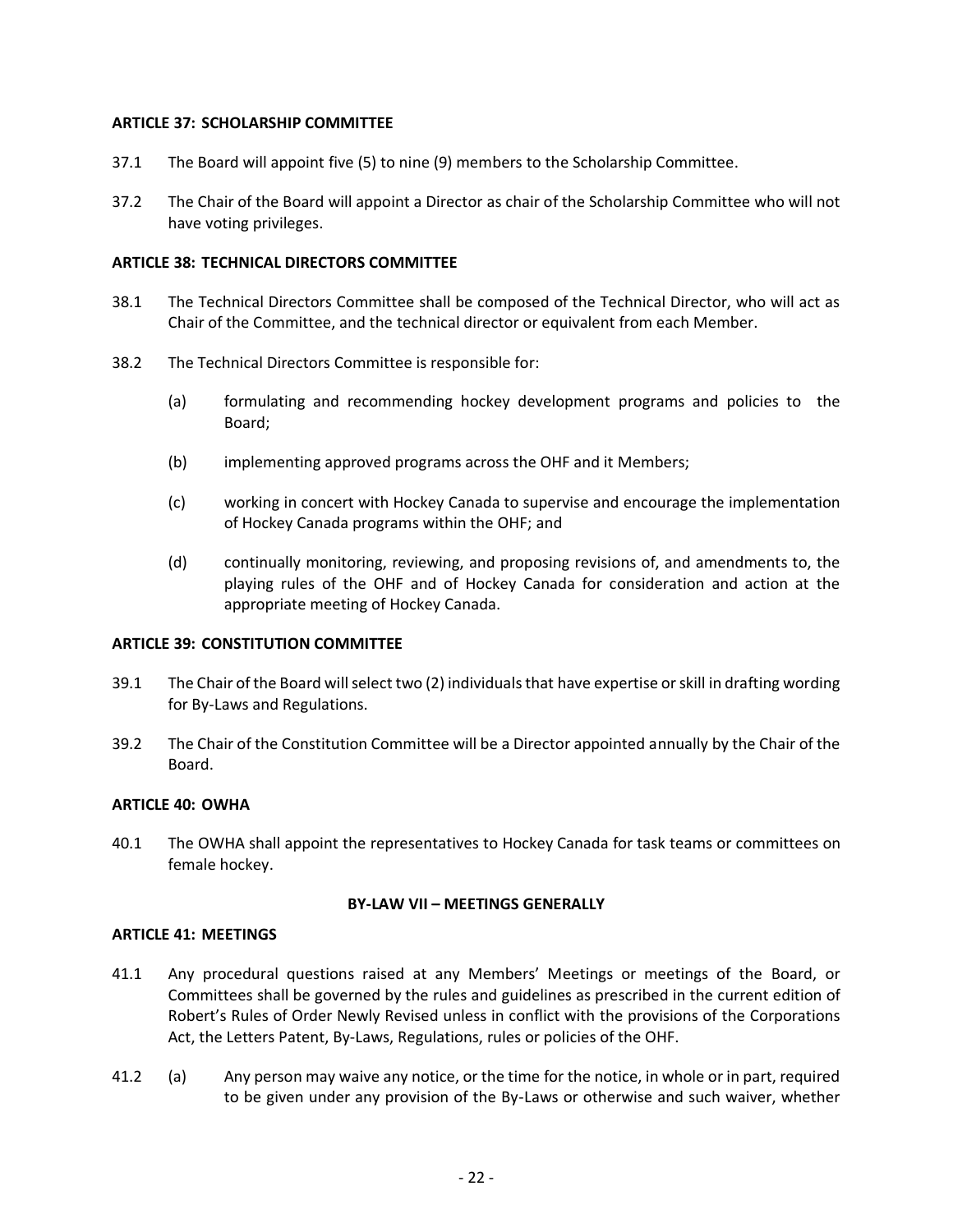given before or after the meeting or other event of which notice is required to be given, shall cure any default in giving such notice.

- (b) In particular, meetings of the Members or Directors may be held at any time without notice if all the persons entitled to notice of the meeting are present and waive notice or if all of the absent persons waive notice or otherwise consent.
- (c) A waiver of notice shall be given in writing or by facsimile or other means of recorded electronic communication addressed to the Executive Director.
- (d) Attendance of a person at a meeting of the Members or Directors shall constitute a waiver of notice of the meeting except where the person attends a meeting for the express purpose of objecting to the transaction of any business on the grounds that the meeting is not lawfully called.
- 41.3 All actions taken at a meeting in respect of which a notice has been sent shall be valid even if:
	- (a) by accident, notice was not sent to any person;
	- (b) notice was not received by any person; or
	- (c) there was an error in a notice that did not affect the substance of that notice.

# **BY-LAW VIII – AMENDMENTS**

# **ARTICLE 42: AMENDMENTS**

- 42.1 Members and Directors may propose amendments to the By-Laws and the Regulations for consideration at the Semi Annual Meeting of Members by providing notice of the proposed amendments to the Executive Director at least sixty (60) days before the date fixed for the commencement of the Semi Annual Meeting of Members.
- 42.2 The Executive Director shall provide notice of all proposed amendments to the By-Laws and the Regulations to each Member and Director thirty (30) days prior to the Semi Annual Meeting of Members.
- 42.3 Proposed changes to the By-Laws and Regulations may also be considered at a Special Members' Meeting called for that purpose in accordance with Article 7.
- 42.4 Except as otherwise provided in these By-Laws, any proposed change to the By-Laws or Regulations must be approved by a resolution passed by a majority of the votes cast by the Members on that resolution.
- 42.5 Articles 9.3, 11.1, 13, 19.4 and 19.9 may only be amended by a two-thirds (2/3) majority of the total number of votes held by the Members, and provided that notice has been given in accordance with Article 42.1 or Article 42.3.
- 42.6 Articles 1.1(b), 1.1(s), 2, 3, and 41 may only be amended by a two-thirds (2/3) majority vote of the total number of votes held by the Members represented at the meeting at which the vote is taken, and provided that notice has been given in accordance with Article 42.1 or Article 42.3.